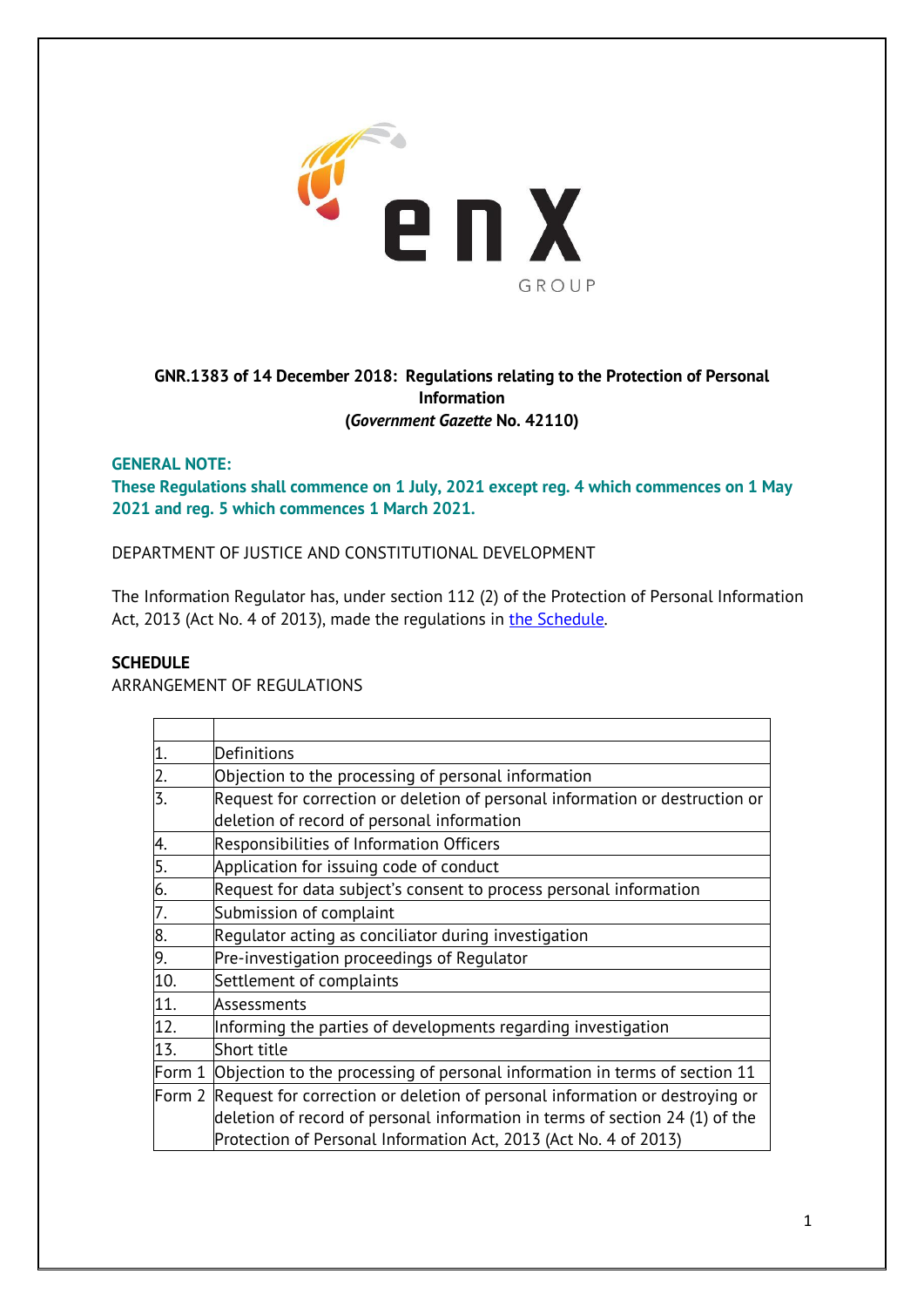|        | Form 3 Application for the issue of a code of conduct in terms of section 61 (1) (b)<br>of the Protection of Personal Information Act, 2013 (Act No. 4 of 2013)                                                                              |
|--------|----------------------------------------------------------------------------------------------------------------------------------------------------------------------------------------------------------------------------------------------|
|        | Form 4 Application for the consent of a data subject for the processing of personal<br>information for the purpose of direct marketing in terms of section 69 (2) of<br>the Protection of Personal Information Act, 2013 (Act No. 4 of 2013) |
| Form 5 | Complaint regarding interference with the protection of personal                                                                                                                                                                             |
|        | information/complaint regarding determination of an adjudicator in terms                                                                                                                                                                     |
|        | of section 74 of the Protection of Personal Information Act, 2013 (Act No. 4<br>of 2013)                                                                                                                                                     |
|        | Form 6 Notice to parties: conciliation meeting regarding interference with the                                                                                                                                                               |
|        | protection of personal information in terms of section 76 of the Protection                                                                                                                                                                  |
|        | of Personal Information Act, 2013 (Act No. 4 of 2013)                                                                                                                                                                                        |
| Form 7 | Notice to parties: conciliation regarding interference with the protection of                                                                                                                                                                |
|        | personal information in terms of section 76 of the protection of personal                                                                                                                                                                    |
|        | information act, 2013 (act no. 4 of 2013)                                                                                                                                                                                                    |
| Form 8 | Notice to parties of intention of regulator to investigate a complaint in                                                                                                                                                                    |
|        | terms of section 79 of the Protection of Personal Information Act, 2013 (Act                                                                                                                                                                 |
|        | No. 4 of 2013)                                                                                                                                                                                                                               |
| Form 9 | Notice to parties: settlement meeting regarding interference with the                                                                                                                                                                        |
|        | protection of personal information in terms of section 76 of the Protection                                                                                                                                                                  |
|        | of Personal Information Act, 2013 (Act No. 4 of 2013)                                                                                                                                                                                        |
| Form   | Notice to parties: settlement regarding interference with the protection of                                                                                                                                                                  |
| 10     | personal information in terms of section 76 of the protection of personal                                                                                                                                                                    |
|        | information act, 2013 (act no. 4 of 2013)                                                                                                                                                                                                    |
| Form   | Request for an assessment section 89 (1) of the Protection of Personal                                                                                                                                                                       |
| 11     | Information Act 4 of 2013)                                                                                                                                                                                                                   |
| Form   | Notification section 89 of the Protection of Personal Information Act 4 of                                                                                                                                                                   |
| 12     | 2013)                                                                                                                                                                                                                                        |
| Form   | Notice to parties not to issue an enforcement notice in terms of section 94                                                                                                                                                                  |
| 13     | of the Protection of Personal Information Act, 2013 (Act No. 4 of 2013)                                                                                                                                                                      |
| Form   | Referral to enforcement committee in terms of section 92 of the Protection                                                                                                                                                                   |
| 14     | of Personal Information Act 4 of 2013)                                                                                                                                                                                                       |
| Form   | Enforcement notice in terms of section 95 of the Protection of Personal                                                                                                                                                                      |
| 15     | Information Act 4 of 2013)                                                                                                                                                                                                                   |
| Form   | Cancellation or variation of enforcement notice section 96 of the Protection                                                                                                                                                                 |
| 16     | of Personal Information Act 4 of 2013)                                                                                                                                                                                                       |
| Form   | Notice of appeal section 97 of the Protection of Personal Information Act 4                                                                                                                                                                  |
| 17     | of 2013)                                                                                                                                                                                                                                     |
| Form   | Substitution or setting aside of enforcement notice section 98 of the                                                                                                                                                                        |
| 18     | Protection of Personal Information Act 4 of 2013)                                                                                                                                                                                            |
| Form   | Notice of dismissal of appeal section 98 of the Protection of Personal                                                                                                                                                                       |
| 19     | Information Act 4 of 2013)                                                                                                                                                                                                                   |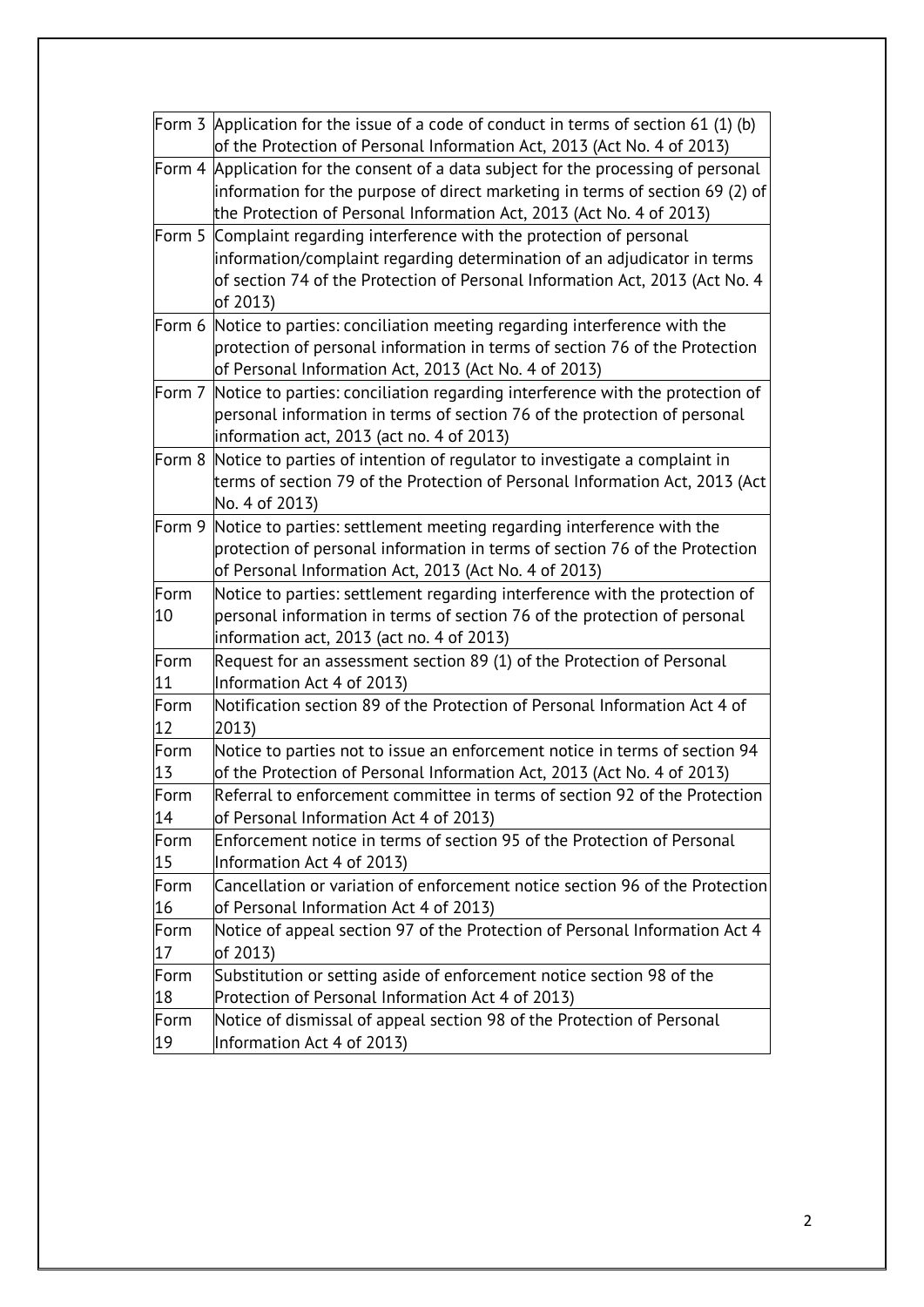# **1. Definitions.**

In these Regulations, any word or expression to which a meaning has been assigned in the Act has the meaning so assigned and, unless the context otherwise indicates— **"data message"** includes a data message as defined in section 1 of the Electronic Communications and Transactions Act, 2002 (Act No. 25 of 2002); **"form(s)"** as referred to in these Regulations, means a form referred to in the annexures to these Regulations or any form which is substantially similar to that form; **"signature"** includes an electronic signature as defined in section 1 of the Electronic Communications and Transactions Act, 2002 (Act No. 25 of 2002);

**"submit"** means submit by— (a)data message; (b)electronic communication (c)registered post; (d)electronic mail; (e)facsimile; and  $(f)$ personal delivery.

**"the Act"** means the Protection of Personal Information Act, 2013 (Act No. 4 of 2013); and **"writing"** includes writing as referred to in section 12 of the Electronic Communications and Transactions Act, 2002 (Act No. 25 of 2002). (Date of commencement of reg. 1: 1 July 2021.)

# **2. Objection to the processing of personal information.**

(1) A data subject who wishes to object to the processing of personal information in terms of section 11 (3) (a) of the Act, must submit the objection to the responsible party on Form 1. (2) The responsible party, or a designated person, must render such reasonable assistance as is necessary, free of charge, to enable the data subject to make an objection on **Form 1**. (Date of commencement of reg. 2: 1 July 2021.)

# **3. Request for correction or deletion of personal information or destruction or deletion of record of personal information.**

(1) A data subject who wishes to request a correction or deletion of personal information or the destruction or deletion of a record of personal information in terms of section 24 (1) of the Act, must submit a request to the responsible party on **Form 2**.

(2) The responsible party, or a designated person, must render such reasonable assistance, as is necessary free of charge, to enable a data subject to complete **Form 2**. (Date of commencement of reg. 3: 1 July 2021.)

# **4. Responsibilities of Information Officers.**

(1) An information officer must, in addition to the responsibilities referred to in section 55 (1) of the Act, ensure that—

 $(a)$ a compliance framework is developed, implemented, monitored and maintained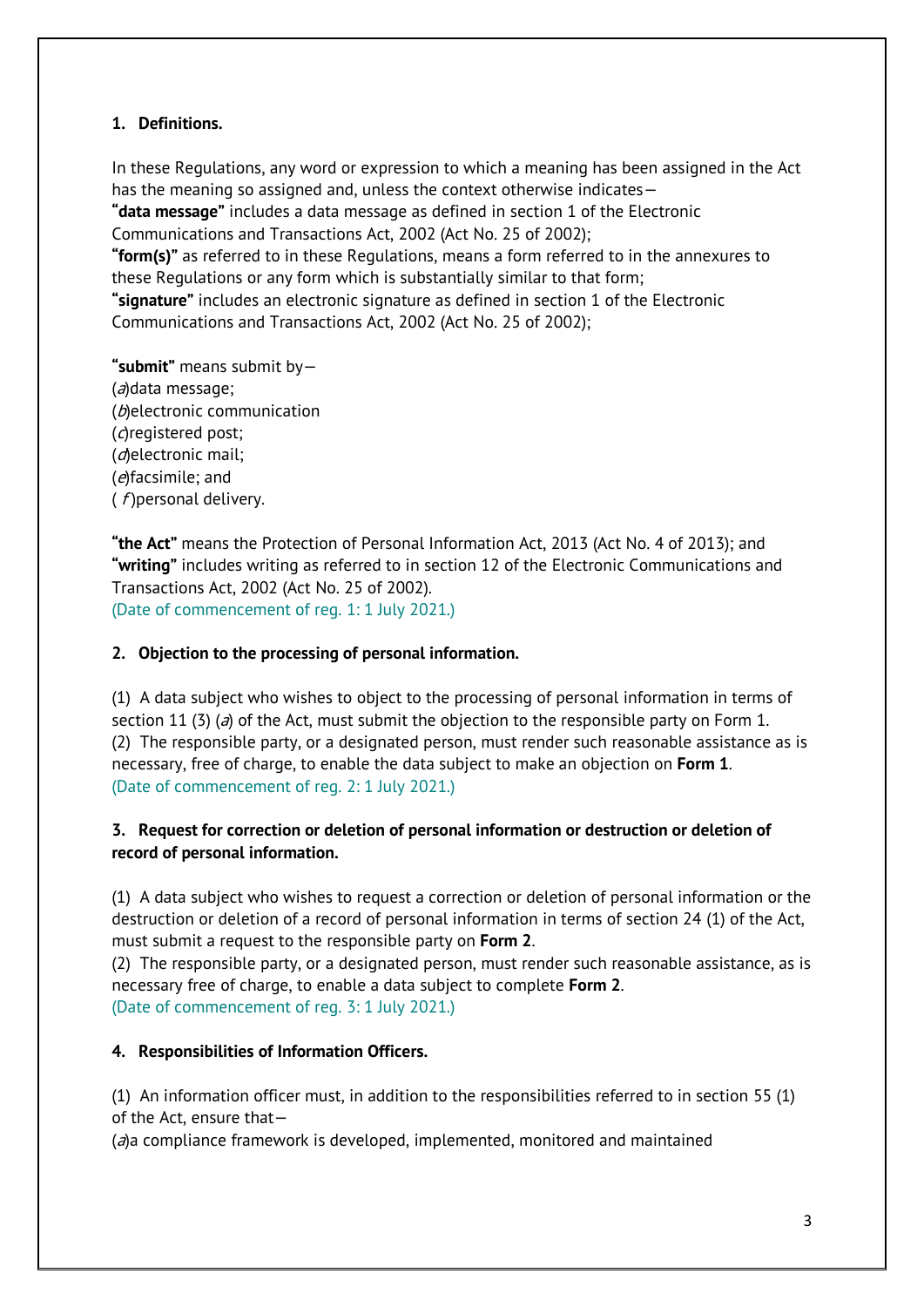$(b)$ a personal information impact assessment is done to ensure that adequate measures and standards exist in order to comply with the conditions for the lawful processing of personal information;

(c)a manual is developed, monitored, maintained and made available as prescribed in sections 14 and 51 of the Promotion of Access to Information Act, 2000 (Act No. 2 of 2000);

(d)internal measures are developed together with adequate systems to process requests for information or access thereto; and

(e)internal awareness sessions are conducted regarding the provisions of the Act, regulations made in terms of the Act, codes of conduct, or information obtained from the Regulator.

(2) The information officer shall upon request by any person, provide copies of the manual to that person upon the payment of a fee to be determined by the Regulator from time to time. (Date of commencement of reg. 4: 1 May 2021.)

### **5. Application for issuing code of conduct.**

A private or public body which is sufficiently representative of any class of bodies, or of any industry, profession, or vocation that wishes to apply for the issuing of a code of conduct in terms of section 61 (1) (b) of the Act, must submit an application to the Regulator on **Form 3**. (Date of commencement of reg. 5: 1 May 2021.)

### **6. Request for data subject's consent to process personal information.**

A responsible party who wishes to process personal information of a data subject for the purpose of direct marketing by electronic communication must in terms of section 69 (2) of the Act submit a request for written consent to that data subject on **Form 4**. (Date of commencement of reg. 6: 1 May 2021.)

### **7. Submission of complaint.**

(1) Any person who wishes to submit a complaint contemplated in section 74 (1) of the Act must submit such a complaint to the Regulator on **Part I of Form 5**.

(2) A responsible party or a data subject who wishes to submit a complaint contemplated in section 74 (2) of the Act must submit such a complaint to the Regulator on **Part II of Form 5**. (Date of commencement of reg. 7: 1 May 2021.)

#### **8. Regulator acting as conciliator during investigation.**

(1) If during the investigation of a complaint the Regulator decides to act as a conciliator in terms of section 76 (1) (b) of the Act, and convene a conciliation meeting, the Regulator must, as soon as it is practically possible, inform the data subject and the responsible party implicated in the complaint on **Form 6** of the following— (a)the Regulator's decision to act as a conciliator in the matter; and ( $b$ )the date, time and place of the conciliation meeting.

(2) The Regulator—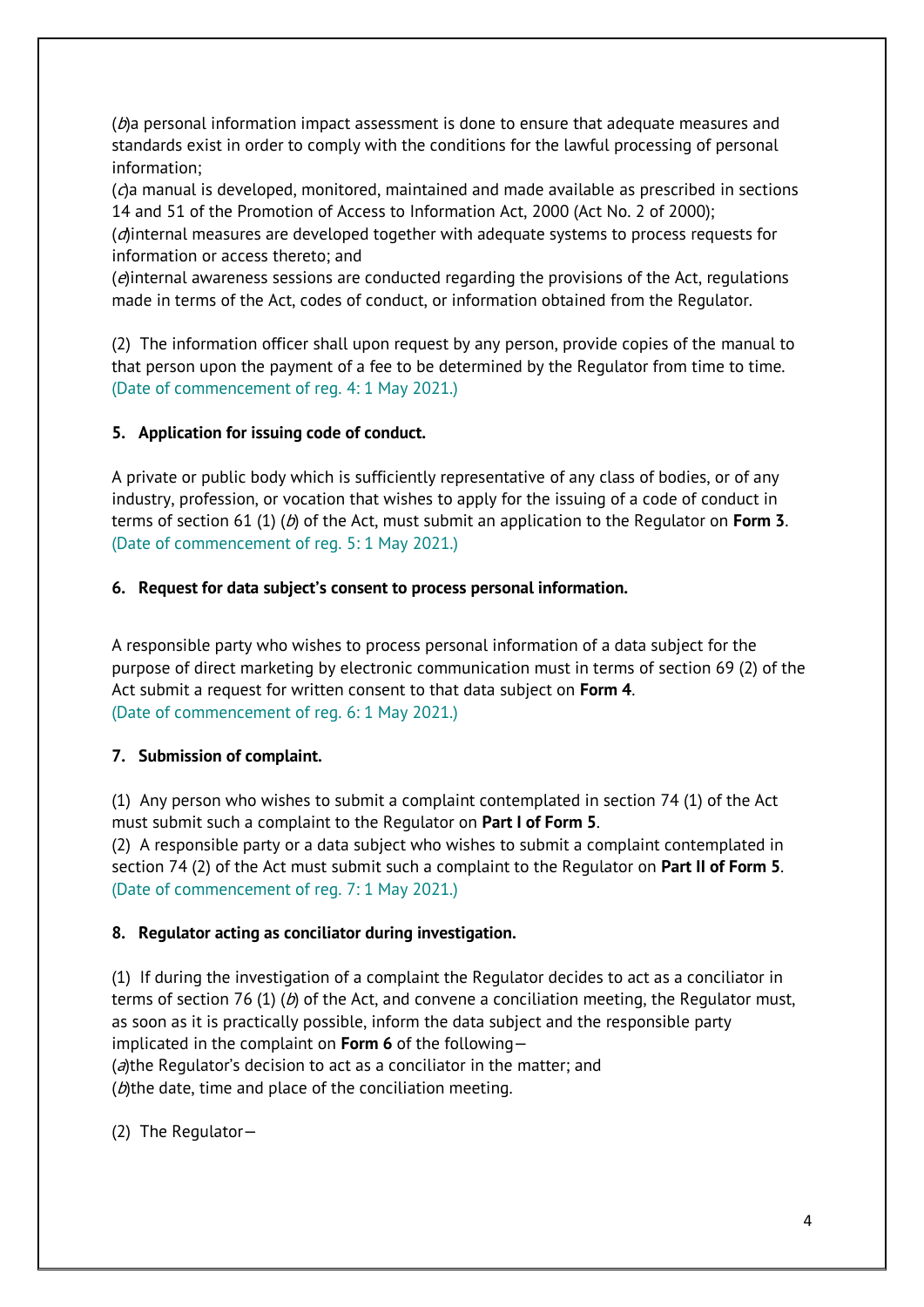$(a)$ may consolidate separate complaints, which are alleged to relate to the same interference with the protection of personal information by the same responsible party, in order to deal with the complaints in the same conciliation proceedings;

 $(b)$ must ensure that all persons entitled to attend the conciliation meeting are notified within a reasonable time, of the date, time and place of the meeting;

(c)may request all the relevant documentation relating to the complaint from the data subject and the responsible party; and

(d)may confer with the parties in person, by electronic communication means, or by any other means as is deemed appropriate.

(3) Where a conciliation meeting fails to take place, the Regulator must arrange for an alternative date and notify the persons entitled to attend the conciliation meeting accordingly. (4) The Regulator must issue a conciliation certificate on Form 7 within a reasonable time after the date of the conclusion of the conciliation meeting.

(5) If the complaint is not resolved, or either or both of the parties did not attend a conciliation meeting, the Regulator must proceed with the complaint as provided for in terms of section 76 of the Act.

(Date of commencement of reg. 8: 1 May 2021.)

#### **9. Pre-investigation proceedings of Regulator.**

(1) If the Regulator intends to investigate any matter contemplated in Chapter 10 of the Act, the Regulator must in terms of section 79 of the Act, notify the parties to whom the investigation relates of such intention on **Part I of Form 8** prior to conducting the investigation. (2) The Regulator must inform the responsible party to whom the investigation relates on **Part II of Form 8** of the complaint, or the subject matter of the investigation, and must inform the responsible party of the right to submit a written response to the complaint or the subject matter of the investigation within the time allocated by the Regulator.

(Date of commencement of reg. 9: 1 May 2021.)

#### **10. Settlement of complaints.**

(1) If it appears from a complaint or any written reply to the complaint under section 79 (b) (ii) of the Act or during a conciliation meeting, that it may be possible to secure a settlement between the parties and if appropriate, satisfactory assurances as contemplated in section 80 of the Act, the Regulator may confer with the parties in person, by electronic communication means, or by any other means as is deemed appropriate to endeavour to obtain a settlement and if appropriate, satisfactory assurances as contemplated in section 80 of the Act.

(2) If during the process referred to in  $sub-requlation (1)$  the Regulator decides to convene a settlement meeting, the Regulator must, as soon as it is practically possible, inform the data subject and the responsible party on **Form 9** of the date, time and place of the settlement meeting.

(3) For the purpose of settlement proceedings, the Regulator has the same powers of a conciliator contemplated in sub-regulations (2) to (3) of Regulation 8.

(4) The Regulator must issue a settlement certificate on **Form 10** within a reasonable time after the date of the conclusion of the settlement meeting.

(5) If no settlement and assurance is secured or if either or both of the parties did not wish to attend a settlement meeting, the Regulator must proceed with the matter as provided for in terms of section 76 of the Act.

(Date of commencement of reg. 10: 1 May 2021.)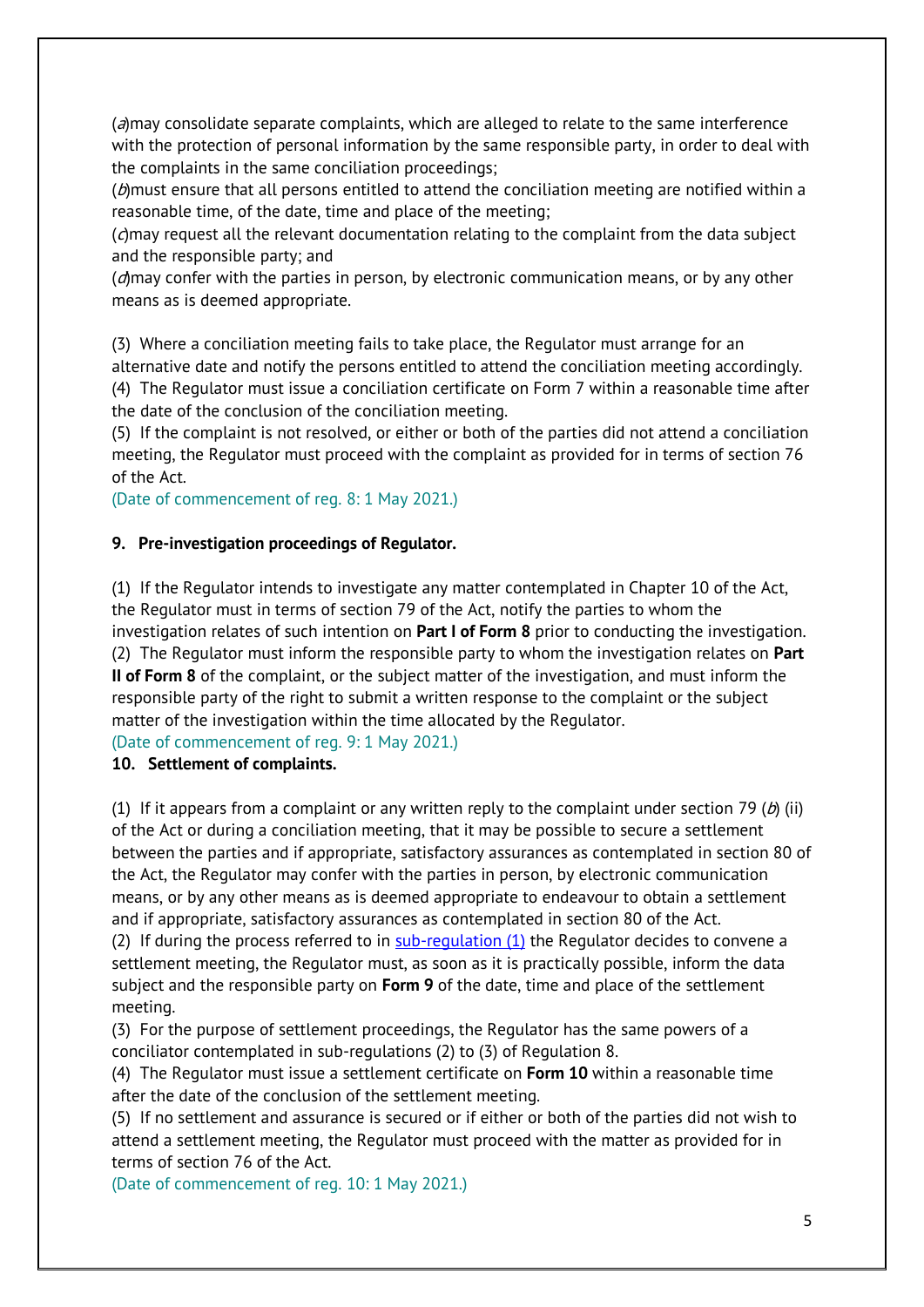# **11. Assessments.**

(1) A request for an assessment in terms of section 89 (1) of the Act must be submitted to the Regulator on **Part 1 of Form 11**.

(2) The Regulator must inform the requester on **Part II of Form 11** if it has decided to conduct an assessment on—

(a) its own initiative; or

( $b$ ) as requested in terms of sub-regulation (1); within a reasonable time from the date that the decision was made.

(3) The period of assessment will be determined by the Regulator on a case by case basis. (4) The Regulator must notify the requester or the responsible party (if not the requester) of any decision made, or action taken, or view formed on Form 12 within a reasonable time from the date that the decision was made or action taken or view formed. (Date of commencement of reg. 11: 1 May 2021.)

# **12. Informing the parties of developments regarding investigation.**

(1) During the course of an investigation, the Regulator must within a reasonable time from the date of a decision being made or action being taken—

 $(a)$ keep the complainant, the data subject (if not the complainant) and the responsible party informed of the developments of the investigation; and

( $\theta$ )inform the complainant, data subject (if not complainant) and the responsible party of the result of the investigation.

(2) The notifications contemplated in  $sub-regulation (1)$  must be served at the designated addresses of the complainant, the data subject and the responsible party advising—

(a) on **Form 13** that an enforcement notice will not be issued in terms of section 94 (a) of the Act;

(b)on **Form 14** that the complaint has been referred to the Enforcement Committee in terms of section 92 of the Act;

(c) on **Form 15** that an enforcement notice has been served in terms of section 95 of the Act; (d)on **Form 16** that an enforcement notice had been cancelled or varied in terms of section 96 of the Act;

(e)on **Form 17** that an appeal has been lodged against an enforcement notice for cancellation or variation of the notice in terms of section 97 of the Act;

( f) on **Form 18** that an appeal against an enforcement notice has been allowed and that an enforcement notice has been substituted in terms of section 98 of the Act; or (g)on **Form 19** that an appeal has been dismissed in terms of section 98 of the Act.

(Date of commencement of reg. 12: 1 May 2021.)

# **13. Short title**

These Regulations shall be called the Regulations relating to the Protection of Personal Information, 2018 and shall commence on a date to be determined by the Regulator by proclamation in the Government Gazette.

(Date of commencement of reg. 13: 1 July 2021.)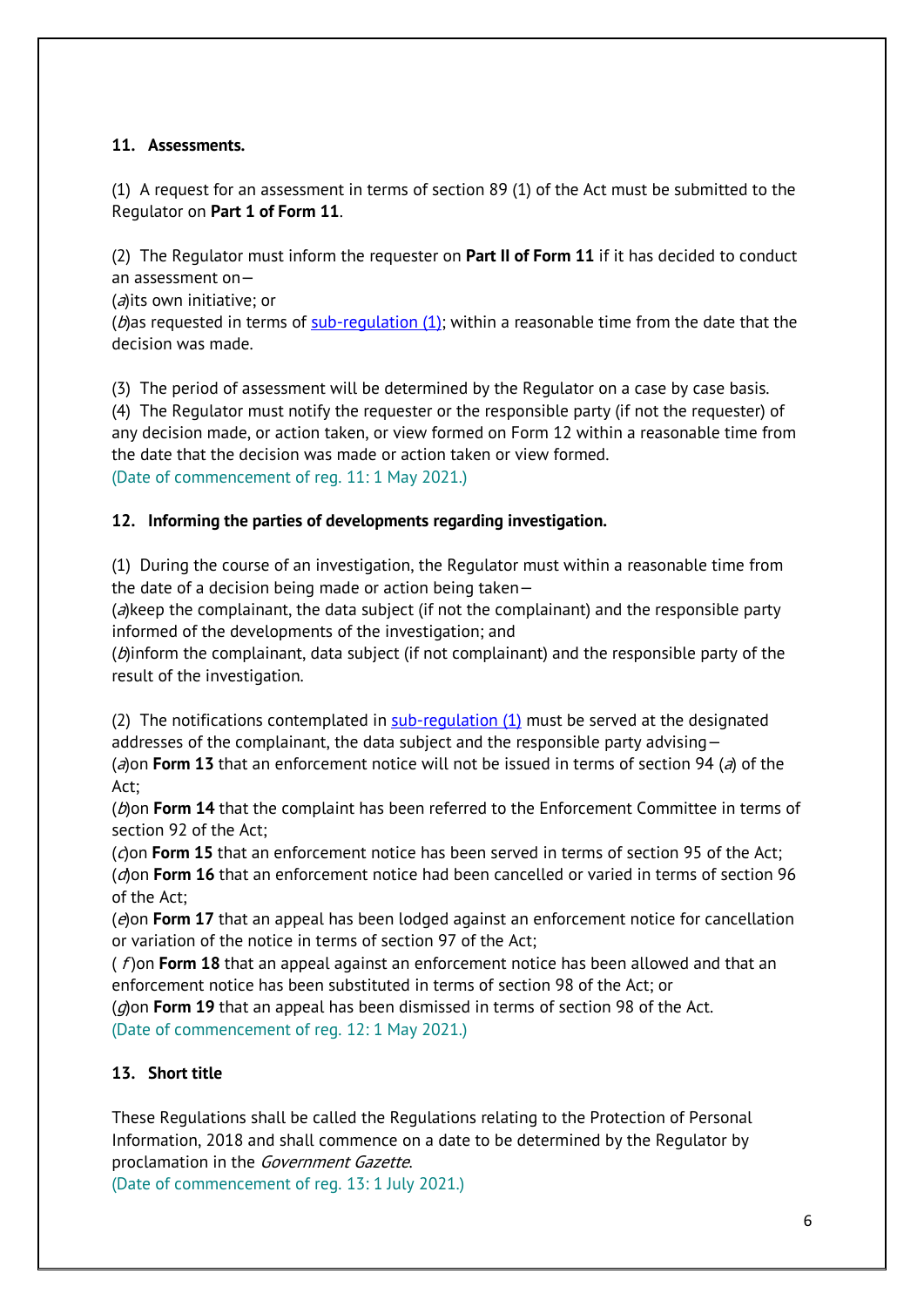

# **OBJECTION TO THE PROCESSING OF PERSONAL INFORMATION IN TERMS OF SECTION 11 (3) OF THE PROTECTION OF PERSONAL INFORMATION ACT, 2013 (ACT NO. 4 OF 2013)**

### **REGULATIONS RELATING TO THE PROTECTION OF PERSONAL INFORMATION, 2018**

| [Regulation 2.]                                                               |                                     |
|-------------------------------------------------------------------------------|-------------------------------------|
|                                                                               |                                     |
| Note:                                                                         |                                     |
| 1.Affidavits or other documentary evidence as applicable in support of the    |                                     |
| objection may be attached.                                                    |                                     |
| 2.If the space provided for in this Form is inadequate, submit information as |                                     |
| an Annexure to this Form and sign each page.                                  |                                     |
| 3. Complete as is applicable.                                                 |                                     |
| Α                                                                             | <b>DETAILS OF DATA SUBJECT</b>      |
| Name(s) and surname/ registered name of                                       |                                     |
| data subject:                                                                 |                                     |
| Unique Identifier/ Identity Number                                            |                                     |
| Residential, postal or business address:                                      |                                     |
|                                                                               |                                     |
|                                                                               |                                     |
|                                                                               | Code (                              |
| Contact number(s):                                                            |                                     |
| Fax number / E-mail address:                                                  |                                     |
| B                                                                             | <b>DETAILS OF RESPONSIBLE PARTY</b> |
| Name(s) and surname/ Registered name of                                       |                                     |
| responsible party:                                                            |                                     |
| Residential, postal or business address:                                      |                                     |
|                                                                               |                                     |
|                                                                               |                                     |
|                                                                               |                                     |
|                                                                               | Code                                |
| Contact number(s):                                                            |                                     |
| Fax number/ E-mail address:                                                   |                                     |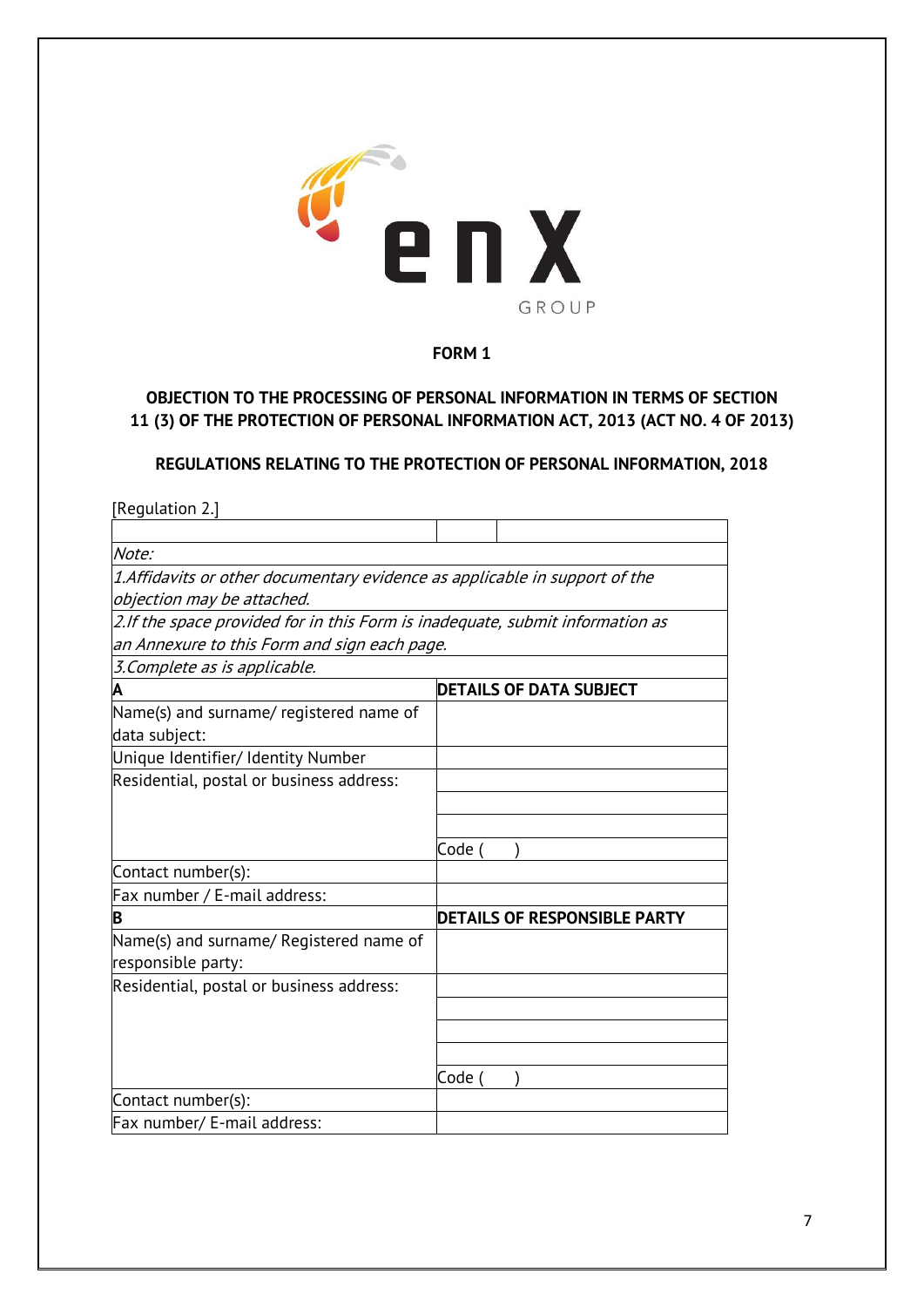| C REASONS FOR OBJECTION IN TERMS OF SECTION 11 (1) (d) to (f) (Please<br>provide detailed reasons for the objection) |      |        |    |  |
|----------------------------------------------------------------------------------------------------------------------|------|--------|----|--|
|                                                                                                                      |      |        |    |  |
|                                                                                                                      |      |        |    |  |
|                                                                                                                      |      |        |    |  |
|                                                                                                                      |      |        |    |  |
|                                                                                                                      |      |        |    |  |
|                                                                                                                      |      |        |    |  |
|                                                                                                                      |      |        |    |  |
|                                                                                                                      |      |        |    |  |
|                                                                                                                      |      |        |    |  |
|                                                                                                                      |      |        |    |  |
| Signed at                                                                                                            | this | day of | 20 |  |
|                                                                                                                      |      |        |    |  |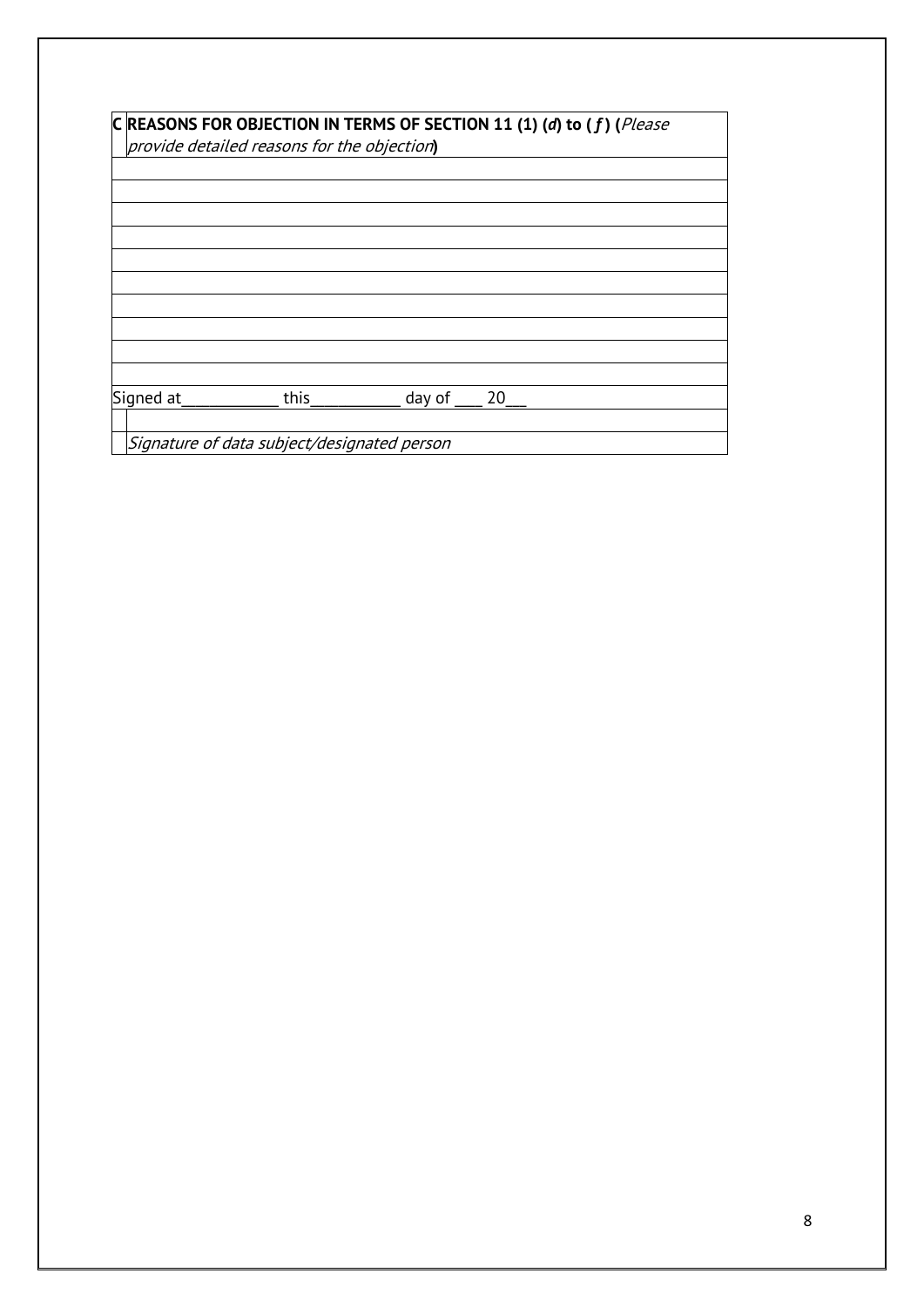

# **REQUEST FOR CORRECTION OR DELETION OF PERSONAL INFORMATION OR DESTROYING OR DELETION OF RECORD OF PERSONAL INFORMATION IN TERMS OF SECTION 24 (1) OF THE PROTECTION OF PERSONAL INFORMATION ACT, 2013 (ACT NO. 4 OF 2013)**

## **REGULATIONS RELATING TO THE PROTECTION OF PERSONAL INFORMATION, 2018**

[Regulation 3.]

Note:

1.Affidavits or other documentary evidence as applicable in support of the request may be attached.

2.If the space provided for in this Form is inadequate, submit information as an Annexure to this Form and sign each page.

3.Complete as is applicable.

Mark the appropriate box with an "x".

**Request for:**

Correction or deletion of the personal information about the data subject which is in possession or under the control of the responsible party. Destroying or deletion of a record of personal information about the data subject which is in possession or under the control of the responsible party and who is no longer authorised to retain the record of information.

| İΑ                                           | <b>DETAILS OF THE DATA</b><br><b>SUBJECT</b> |
|----------------------------------------------|----------------------------------------------|
| Name(s) and surname/ registered name of data |                                              |
| subject:                                     |                                              |
| Unique identifier/ Identity Number:          |                                              |
| Residential, postal or business address:     |                                              |
|                                              |                                              |
|                                              |                                              |
|                                              | Code                                         |
| Contact number(s):                           |                                              |
| Fax number/E-mail address:                   |                                              |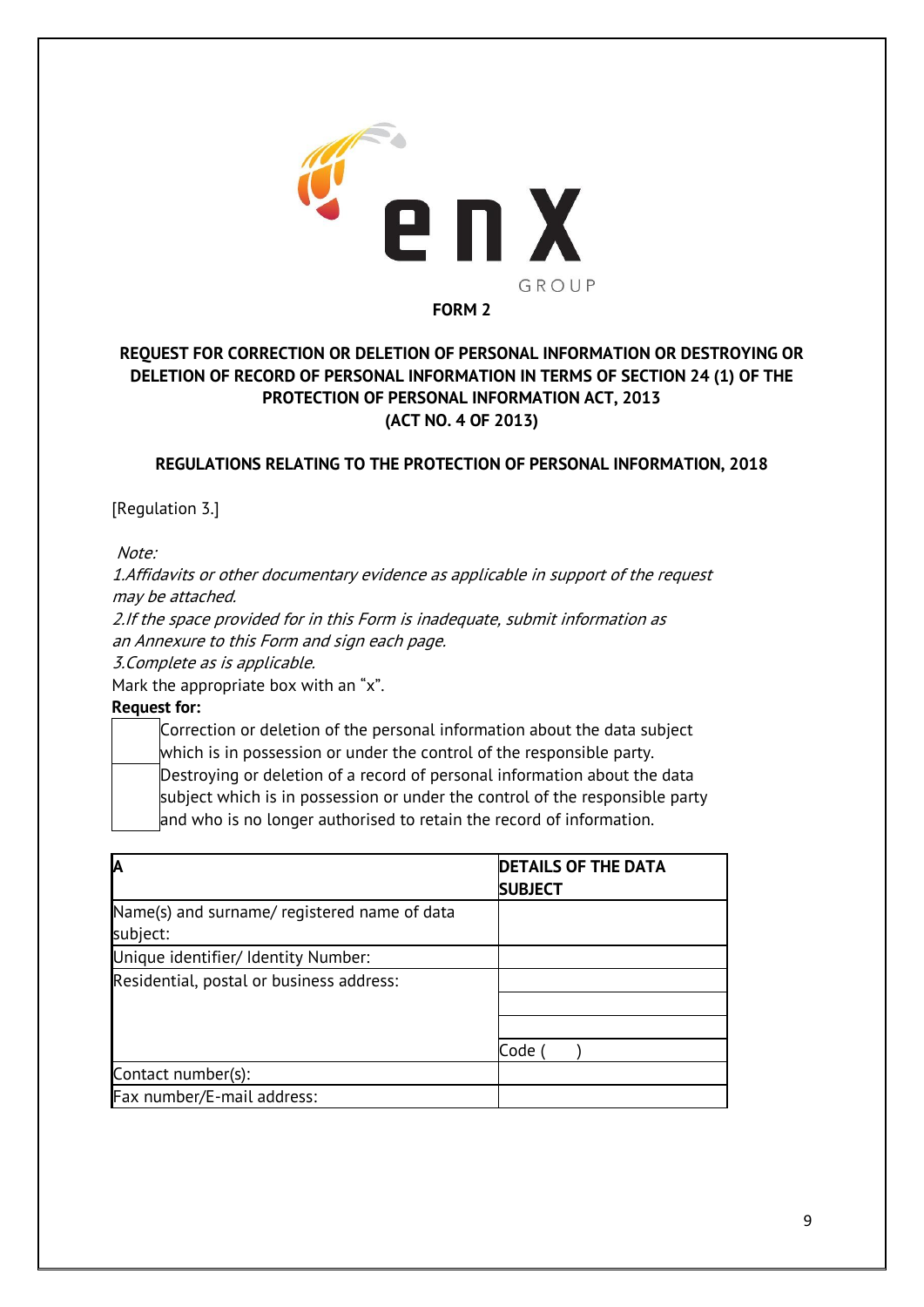| B                   | <b>DETAILS OF RESPONSIBLE PARTY</b>                                                                 |
|---------------------|-----------------------------------------------------------------------------------------------------|
| Name(s) and         |                                                                                                     |
| surname /           |                                                                                                     |
| registered name of  |                                                                                                     |
| responsible party:  |                                                                                                     |
| Residential, postal |                                                                                                     |
| or business         |                                                                                                     |
| address:            |                                                                                                     |
|                     | Code (                                                                                              |
| Contact number(s):  |                                                                                                     |
| Fax number/ E-      |                                                                                                     |
| mail address:       |                                                                                                     |
| C                   | INFORMATION TO BE CORRECTED/DELETED/ DESTRUCTED/<br><b>DESTROYED</b>                                |
|                     |                                                                                                     |
|                     |                                                                                                     |
|                     |                                                                                                     |
|                     |                                                                                                     |
|                     |                                                                                                     |
|                     |                                                                                                     |
| D                   | <b>REASONS FOR *CORRECTION OR DELETION OF THE</b><br>PERSONAL INFORMATION ABOUT THE DATA SUBJECT IN |
|                     | TERMS OF SECTION 24 (1) (a) WHICH IS IN POSSESSION OR                                               |
|                     | UNDER THE CONTROL OF THE RESPONSIBLE PARTY; and or                                                  |
|                     | REASONS FOR *DESTRUCTION OR DELETION OF A RECORD OF                                                 |
|                     | PERSONAL INFORMATION ABOUT THE DATA SUBJECT IN                                                      |
|                     | TERMS OF SECTION 24 (1) (b) WHICH THE RESPONSIBLE                                                   |
|                     | PARTY IS NO LONGER AUTHORISED TO RETAIN (Please                                                     |
|                     | provide detailed reasons for the request)                                                           |
|                     |                                                                                                     |
|                     |                                                                                                     |
|                     |                                                                                                     |
|                     |                                                                                                     |
|                     |                                                                                                     |
|                     |                                                                                                     |
| Signed at           | this<br>day of<br>20                                                                                |
|                     |                                                                                                     |
|                     | Signature of data subject/designated person                                                         |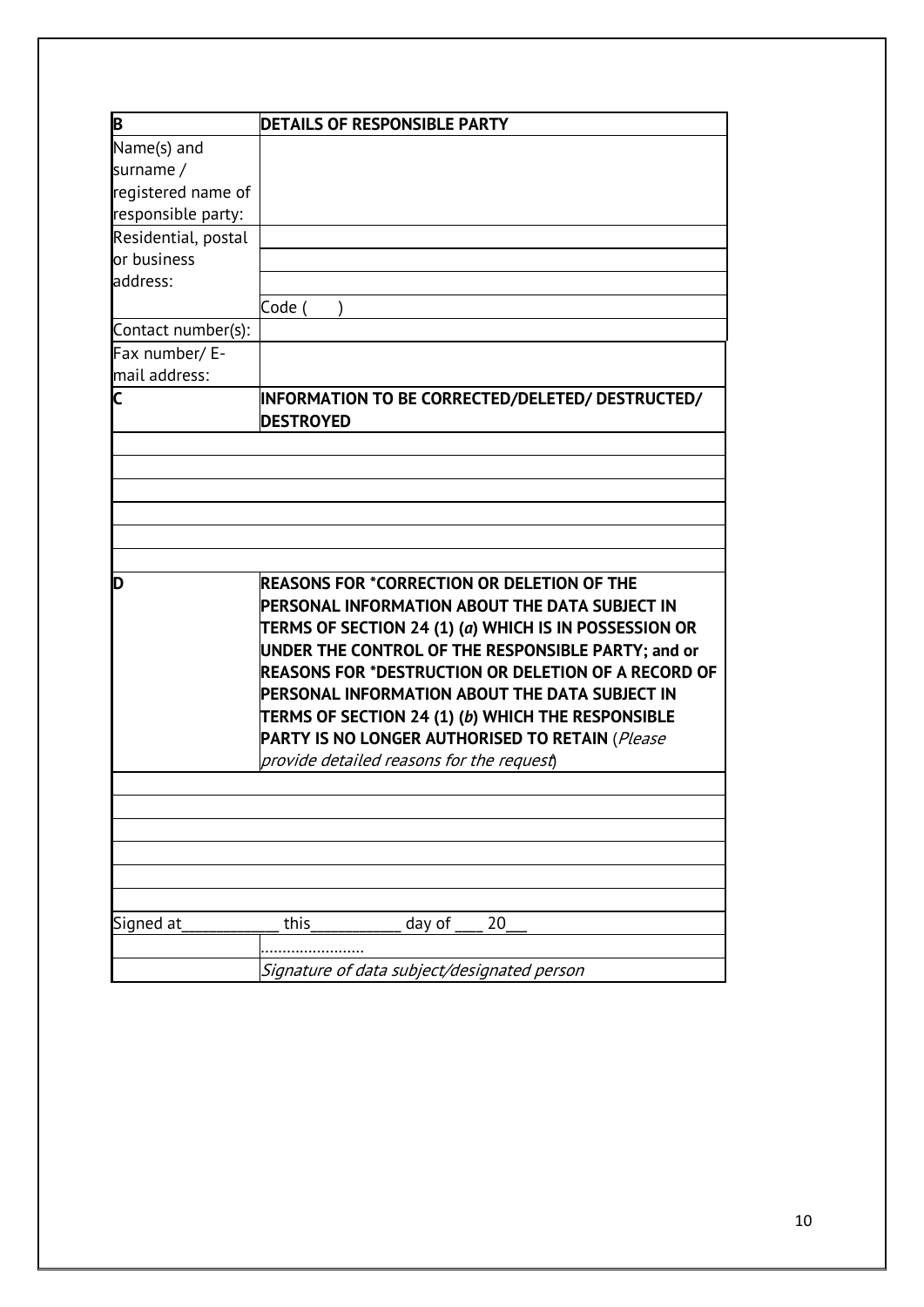

# **APPLICATION FOR THE ISSUE OF A CODE OF CONDUCT IN TERMS OF SECTION 61 (1) (***b***) OF THE PROTECTION OF PERSONAL INFORMATION ACT, 2013 (ACT NO. 4 OF 2013)**

**REGULATIONS RELATING TO THE PROTECTION OF PERSONAL INFORMATION, 2018**

[Regulation 5.]

| A                                      | DETAILS OF PRIVATE OR PUBLIC BODY      |
|----------------------------------------|----------------------------------------|
| Name of the body:                      |                                        |
| Private / Public body                  |                                        |
| List the class of body or any industry |                                        |
| size, profession, or vocation, you     |                                        |
| represent: (Attach proof of            |                                        |
| representation)                        |                                        |
| Total number of members of             |                                        |
| industry, or any class of bodies,      |                                        |
| profession or vocation:                |                                        |
| Proportion of representation           |                                        |
| (expressed as a percentage) in the     |                                        |
| industry, class of bodies, profession  |                                        |
| or vocation (Attach proof of           |                                        |
| representation):                       |                                        |
| <b>Business address:</b>               |                                        |
|                                        |                                        |
|                                        |                                        |
|                                        |                                        |
|                                        |                                        |
|                                        | Code (                                 |
| Contact number(s):                     |                                        |
| Fax number/ E-mail address:            |                                        |
| B                                      | <b>DETAILS OF PERSON WHO COMPLETES</b> |
|                                        | <b>THIS FORM</b>                       |
| Name(s) and surname of person          |                                        |
| completing this form:                  |                                        |
| Capacity in body:                      |                                        |
| Does the person completing this        |                                        |
| Form have the authorisation of the     |                                        |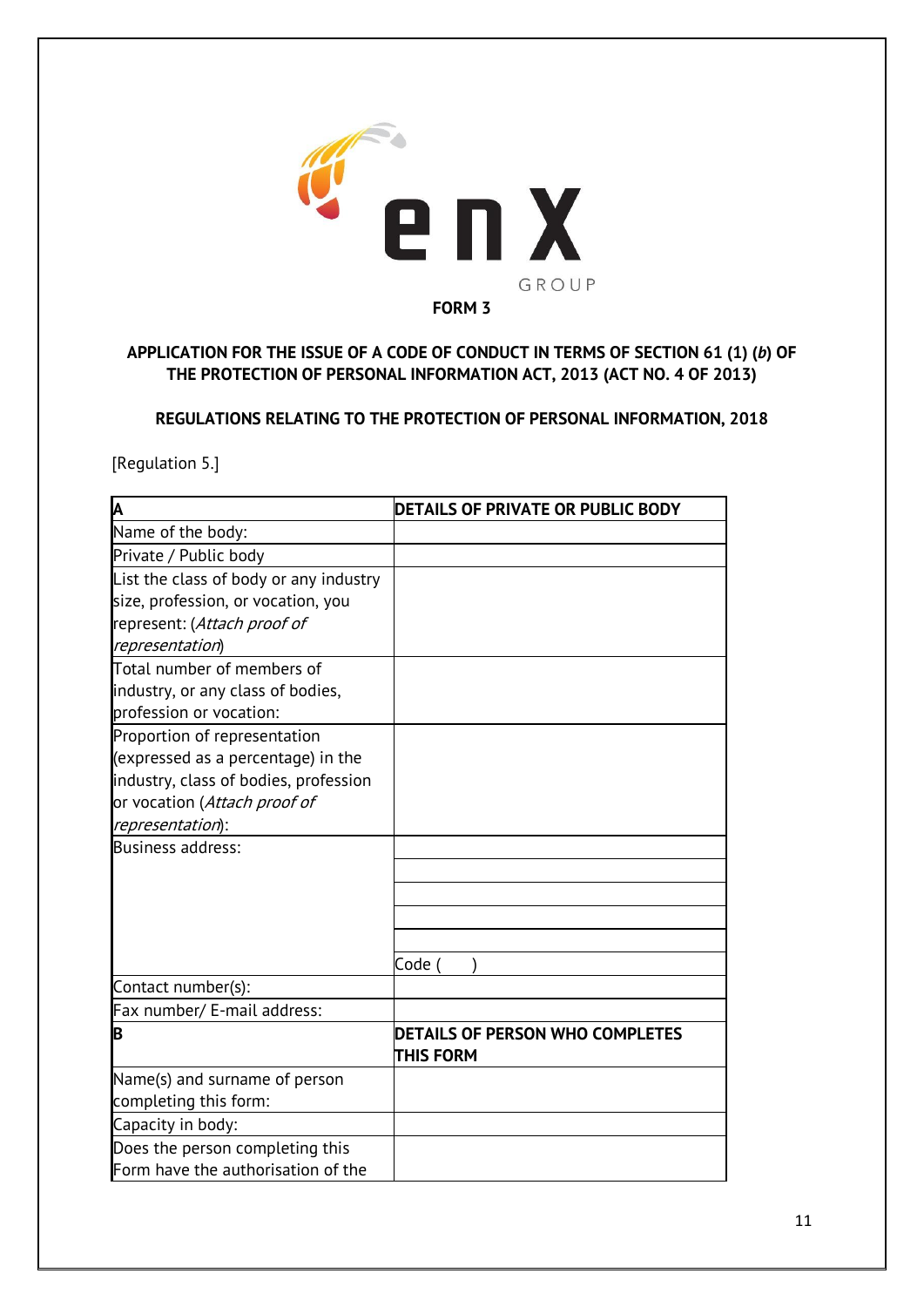| body he/she represents to lodge this |                                                 |
|--------------------------------------|-------------------------------------------------|
| application? (Attach authorisation)  |                                                 |
| Business address (if different from  |                                                 |
| body's address):                     |                                                 |
|                                      |                                                 |
|                                      | Code (<br>$\lambda$                             |
| Contact number(s):                   |                                                 |
| Fax number/ E-mail address:          |                                                 |
| Ć                                    | <b>REASONS FOR APPLICATION FOR</b>              |
|                                      | <b>INFORMATION REGULATOR TO ISSUE A</b>         |
|                                      | <b>CODE OF CONDUCT</b> (Please provide detailed |
|                                      | reasons for the request and supporting          |
|                                      | documentation)                                  |
|                                      |                                                 |
|                                      |                                                 |
|                                      |                                                 |
|                                      |                                                 |
|                                      |                                                 |
|                                      |                                                 |
|                                      |                                                 |
|                                      |                                                 |
|                                      |                                                 |
|                                      |                                                 |
|                                      |                                                 |
|                                      |                                                 |
|                                      |                                                 |
|                                      |                                                 |
|                                      |                                                 |
|                                      |                                                 |
|                                      |                                                 |
|                                      |                                                 |
|                                      |                                                 |
|                                      |                                                 |
| this<br>Signed at                    | day of _<br>- 20                                |
|                                      |                                                 |
|                                      | Signature of the person completing              |
|                                      | the form                                        |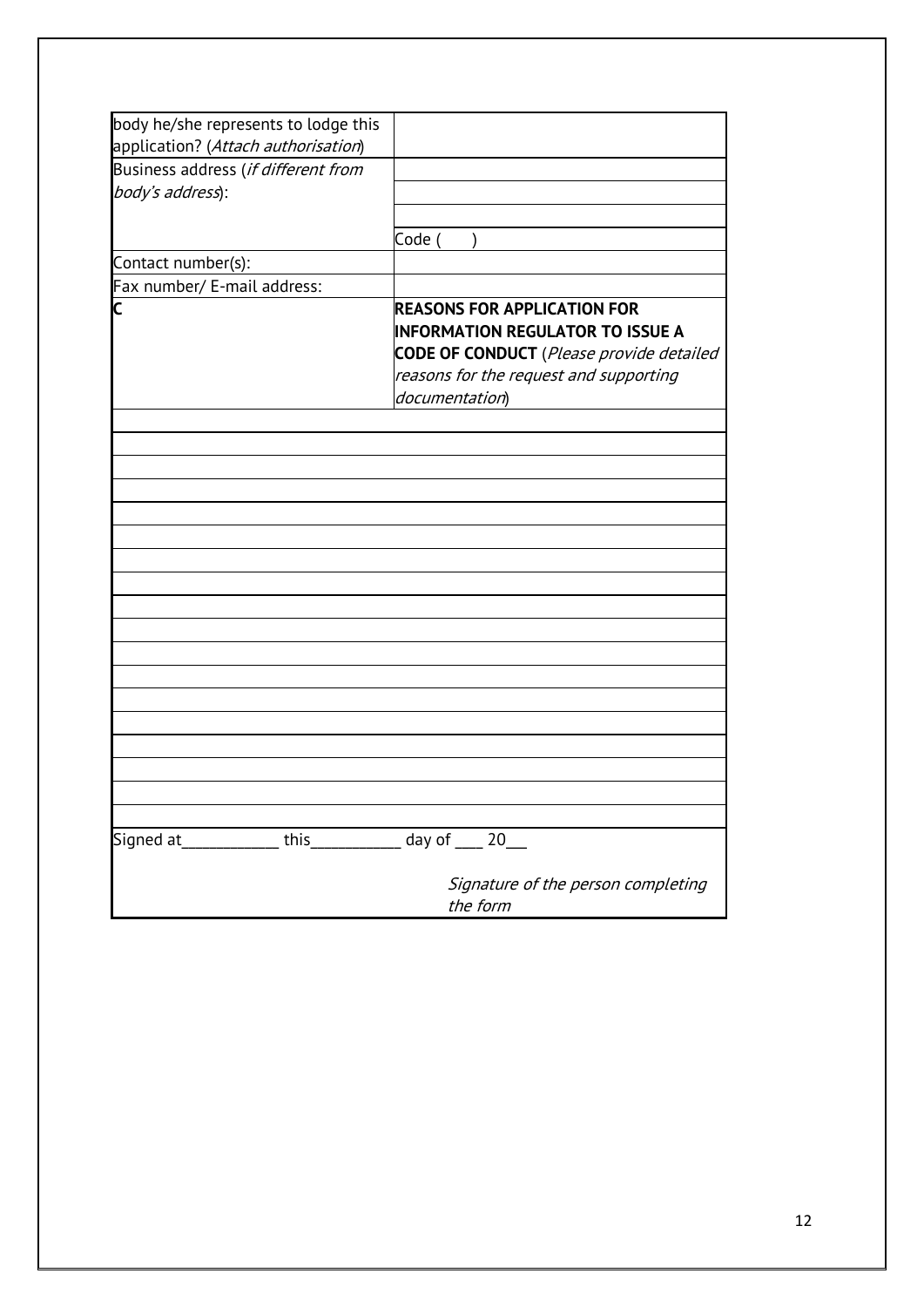

# **APPLICATION FOR THE CONSENT OF A DATA SUBJECT FOR THE PROCESSING OF PERSONAL INFORMATION FOR THE PURPOSE OF DIRECT MARKETING IN TERMS OF SECTION 69 (2) OF THE PROTECTION OF PERSONAL INFORMATION ACT, 2013 (ACT NO. 4 OF 2013)**

**REGULATIONS RELATING TO THE PROTECTION OF PERSONAL INFORMATION, 2018**

[Regulation 6.]

TO:

(Name of data subject)

FROM:

Contact number(s): Fax number: E-mail address:

(Name, address and contact details of responsible

party)

Full names and designation of person signing on behalf of responsible party:

Signature of designated person

## Date:

#### **PART B**

(*full names of data subject*) hereby:

Give my consent.

To receive direct marketing of goods or services to be marketed by means of electronic communication. **SPECIFY GOODS or SERVICES: SPECIFY METHOD OF COMMUNICATION:** FAX:  $F - M$ AII $\cdot$ 

SMS: OTHERS – SPECIFY: Signed at this this day of 20

Signature of data subject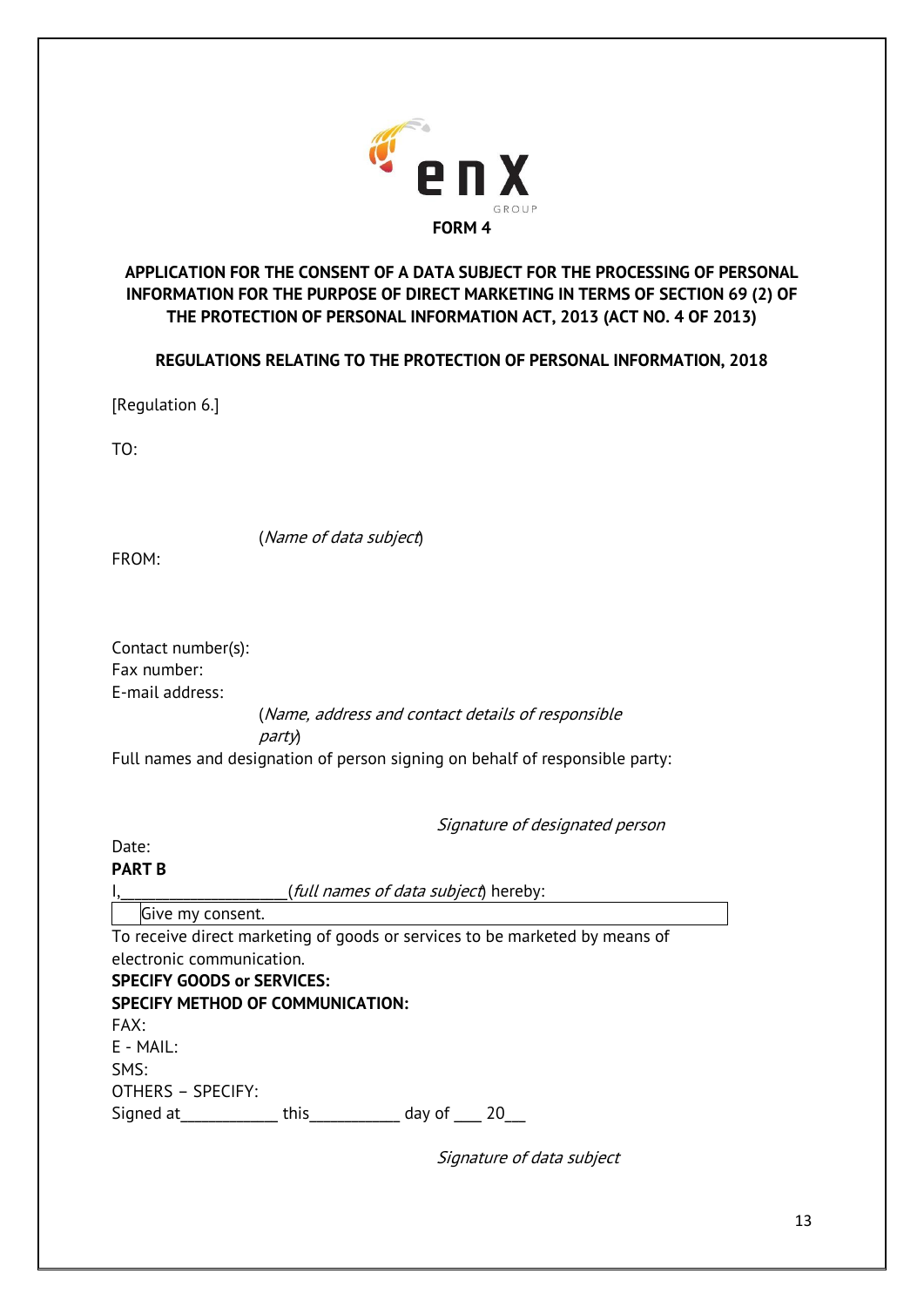

# **COMPLAINT REGARDING INTERFERENCE WITH THE PROTECTION OF PERSONAL INFORMATION/COMPLAINT REGARDING DETERMINATION OF AN ADJUDICATOR IN TERMS OF SECTION 74 OF THE PROTECTION OF PERSONAL INFORMATION ACT, 2013 (ACT NO. 4 OF 2013)**

## **REGULATIONS RELATING TO THE PROTECTION OF PERSONAL INFORMATION, 2018**

[Regulation 7.]

| Note:                                        |                                                                                                                                          |
|----------------------------------------------|------------------------------------------------------------------------------------------------------------------------------------------|
|                                              | 1.Affidavits or other documentary evidence as applicable in support of the request                                                       |
| may be attached.                             |                                                                                                                                          |
|                                              | 2.If the space provided for in this Form is inadequate, submit information as                                                            |
| an Annexure to this Form and sign each page. |                                                                                                                                          |
| 3. Complete as is applicable.                |                                                                                                                                          |
| Mark the appropriate box with an "x".        |                                                                                                                                          |
| <b>Complaint regarding:</b>                  |                                                                                                                                          |
|                                              | Alleged interference with the protection of personal<br>information                                                                      |
|                                              | Determination of an adjudicator.                                                                                                         |
| <b>PART I</b>                                | <b>ALLEGED INTERFERENCE WITH THE PROTECTION OF THE</b><br><b>PERSONAL INFORMATION</b><br>IN TERMS OF SECTION 74 (1) OF THE PROTECTION OF |
|                                              | PERSONAL INFORMATION ACT, 2013 (Act No. 4 of 2013)                                                                                       |
| Α                                            | PARTICULARS OF COMPLAINANT                                                                                                               |
| Name(s) and surname /                        |                                                                                                                                          |
| registered name of data<br>subject:          |                                                                                                                                          |
| Unique Identifier /                          |                                                                                                                                          |
| <b>Identity Number:</b>                      |                                                                                                                                          |
| Residential, postal or                       |                                                                                                                                          |
| business address:                            |                                                                                                                                          |
|                                              |                                                                                                                                          |
|                                              | Code                                                                                                                                     |
| Contact number(s):                           |                                                                                                                                          |
| Fax number/ E-mail                           |                                                                                                                                          |
| address:                                     |                                                                                                                                          |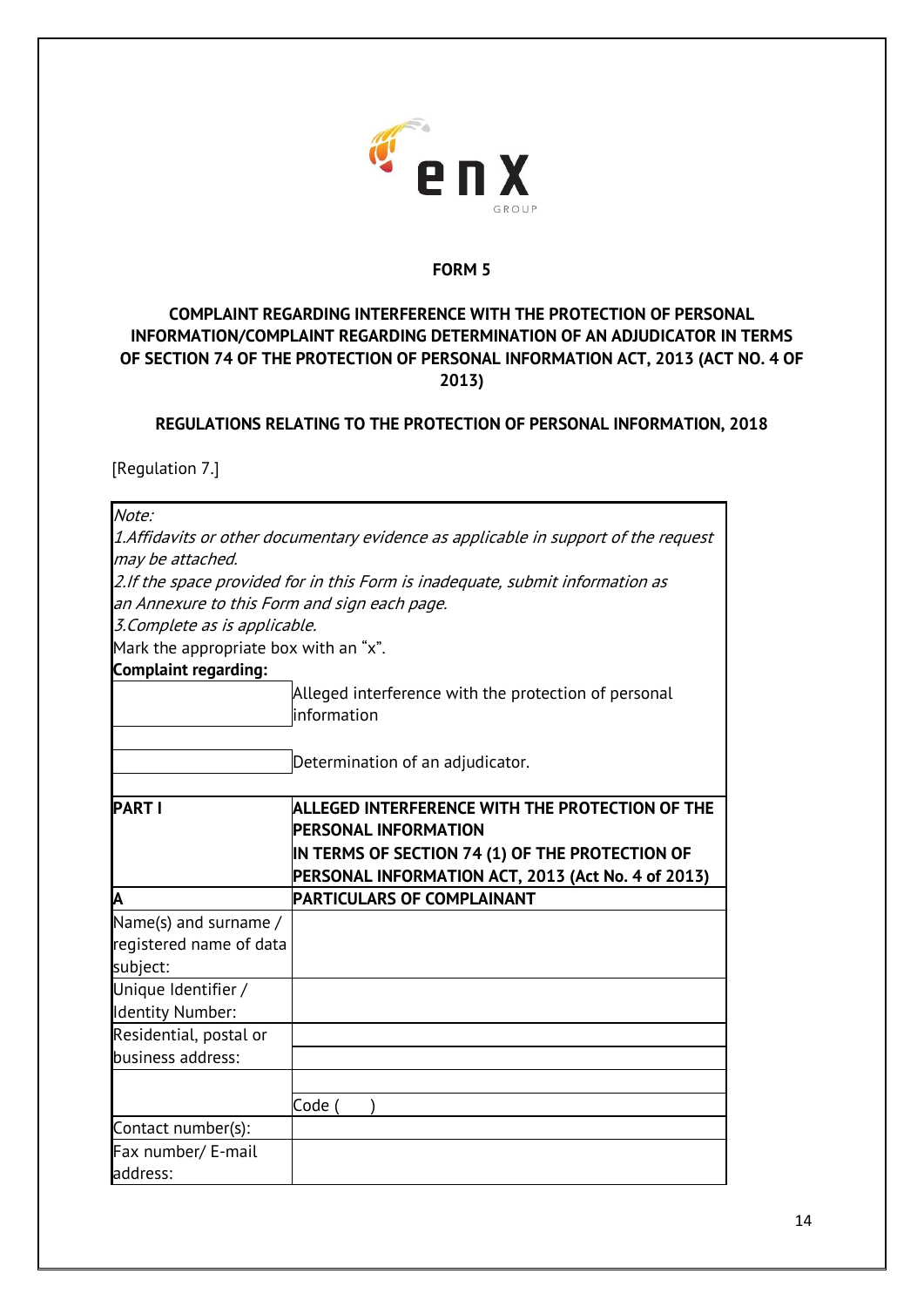|                                                                                                                              | PARTICULARS OF RESPONSIBLE PARTY INTERFERING<br><b>WITH PERSONAL INFORMATION</b> |
|------------------------------------------------------------------------------------------------------------------------------|----------------------------------------------------------------------------------|
| Name(s) and surname/                                                                                                         |                                                                                  |
| Registered name of                                                                                                           |                                                                                  |
| responsible party:                                                                                                           |                                                                                  |
| Residential, postal or                                                                                                       |                                                                                  |
| business address:                                                                                                            |                                                                                  |
|                                                                                                                              |                                                                                  |
|                                                                                                                              | Code (                                                                           |
| Contact number(s):                                                                                                           |                                                                                  |
| Fax number/ E-mail                                                                                                           |                                                                                  |
| address:                                                                                                                     |                                                                                  |
| $\overline{\mathsf{C}}$                                                                                                      | <b>REASONS FOR COMPLAINT</b> (Please provide detailed                            |
|                                                                                                                              | reasons for the complaint)                                                       |
|                                                                                                                              |                                                                                  |
|                                                                                                                              |                                                                                  |
|                                                                                                                              |                                                                                  |
|                                                                                                                              |                                                                                  |
|                                                                                                                              |                                                                                  |
|                                                                                                                              |                                                                                  |
|                                                                                                                              |                                                                                  |
|                                                                                                                              |                                                                                  |
|                                                                                                                              |                                                                                  |
|                                                                                                                              |                                                                                  |
| <b>PART II</b>                                                                                                               | <b>COMPLAINT REGARDING DETERMINATION OF</b>                                      |
|                                                                                                                              | ADJUDICATOR IN TERMS OF SECTION 74 (2) OF THE                                    |
|                                                                                                                              |                                                                                  |
|                                                                                                                              | PROTECTION OF PERSONAL INFORMATION ACT, 2013                                     |
|                                                                                                                              | (ACT NO. 4 OF 2013)                                                              |
| ΙA                                                                                                                           | PARTICULARS OF COMPLAINANT                                                       |
|                                                                                                                              |                                                                                  |
|                                                                                                                              |                                                                                  |
|                                                                                                                              |                                                                                  |
|                                                                                                                              |                                                                                  |
| Unique Identifier/                                                                                                           |                                                                                  |
|                                                                                                                              |                                                                                  |
|                                                                                                                              |                                                                                  |
| business address:                                                                                                            |                                                                                  |
|                                                                                                                              |                                                                                  |
|                                                                                                                              | Code                                                                             |
| Contact number(s):                                                                                                           |                                                                                  |
| Fax number/ E-mail                                                                                                           |                                                                                  |
| Name(s) and surname/<br>registered name of data<br>subject:<br><b>Identity Number:</b><br>Residential, postal or<br>address: |                                                                                  |
| B                                                                                                                            | PARTICULARS OF ADJUDICATOR AND RESPONSIBLE<br><b>PARTY</b>                       |
| Name(s) and surname                                                                                                          |                                                                                  |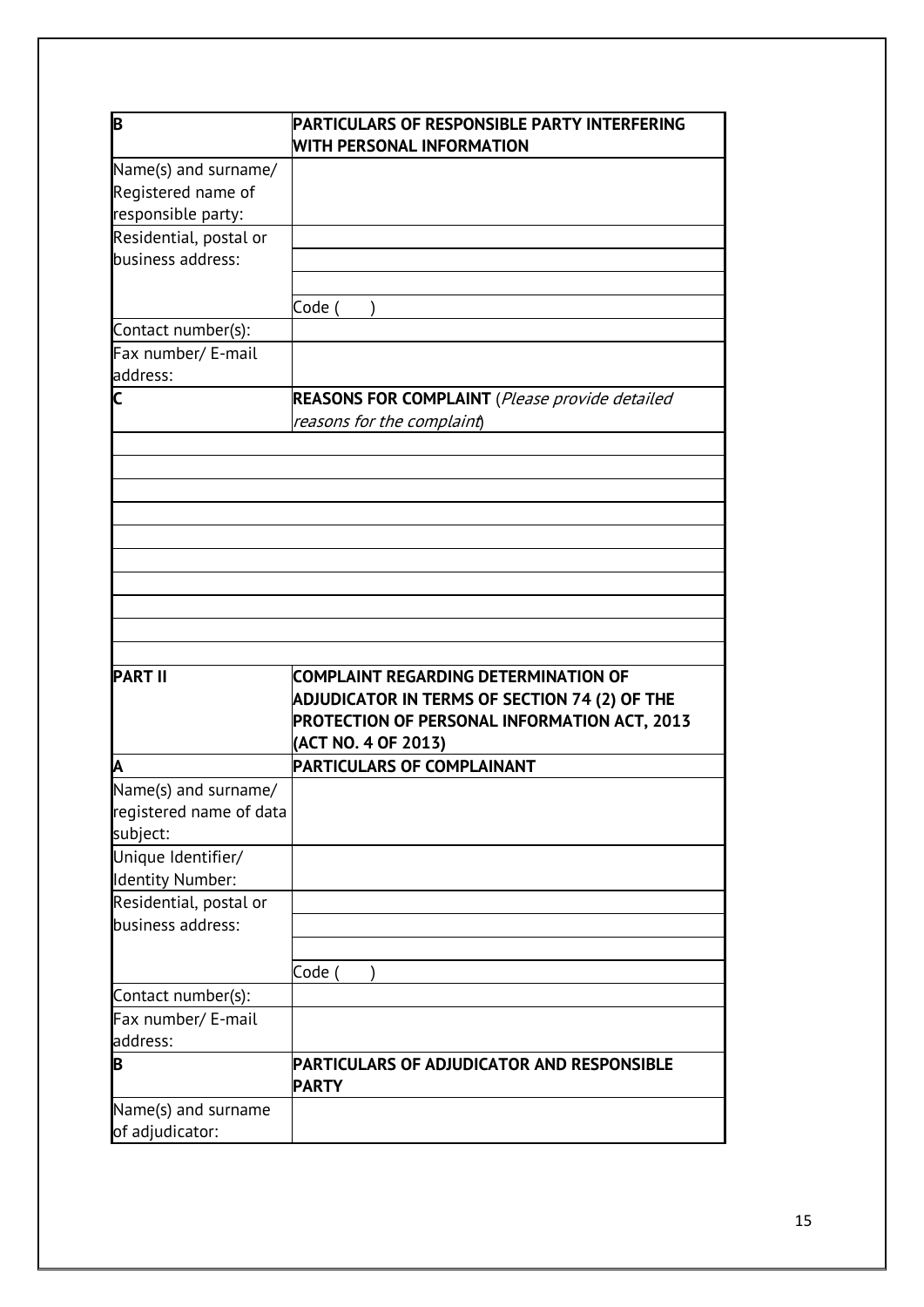| Name(s) and surname    |                                                                  |
|------------------------|------------------------------------------------------------------|
| of responsible party   |                                                                  |
| /registered name:      |                                                                  |
| Residential, postal or |                                                                  |
| business address:      |                                                                  |
|                        |                                                                  |
|                        | Code (                                                           |
| Contact number(s):     |                                                                  |
| Fax number/ E-mail     |                                                                  |
| address:               |                                                                  |
| C                      | <b>REASONS FOR COMPLAINT</b> (Please provide detailed            |
|                        | reasons for the grievance)                                       |
|                        |                                                                  |
|                        |                                                                  |
|                        |                                                                  |
|                        |                                                                  |
|                        |                                                                  |
|                        |                                                                  |
|                        |                                                                  |
|                        |                                                                  |
|                        |                                                                  |
|                        |                                                                  |
|                        | Signed at _____________this __________________day of _____20____ |
|                        | Signature of data subject/designated person                      |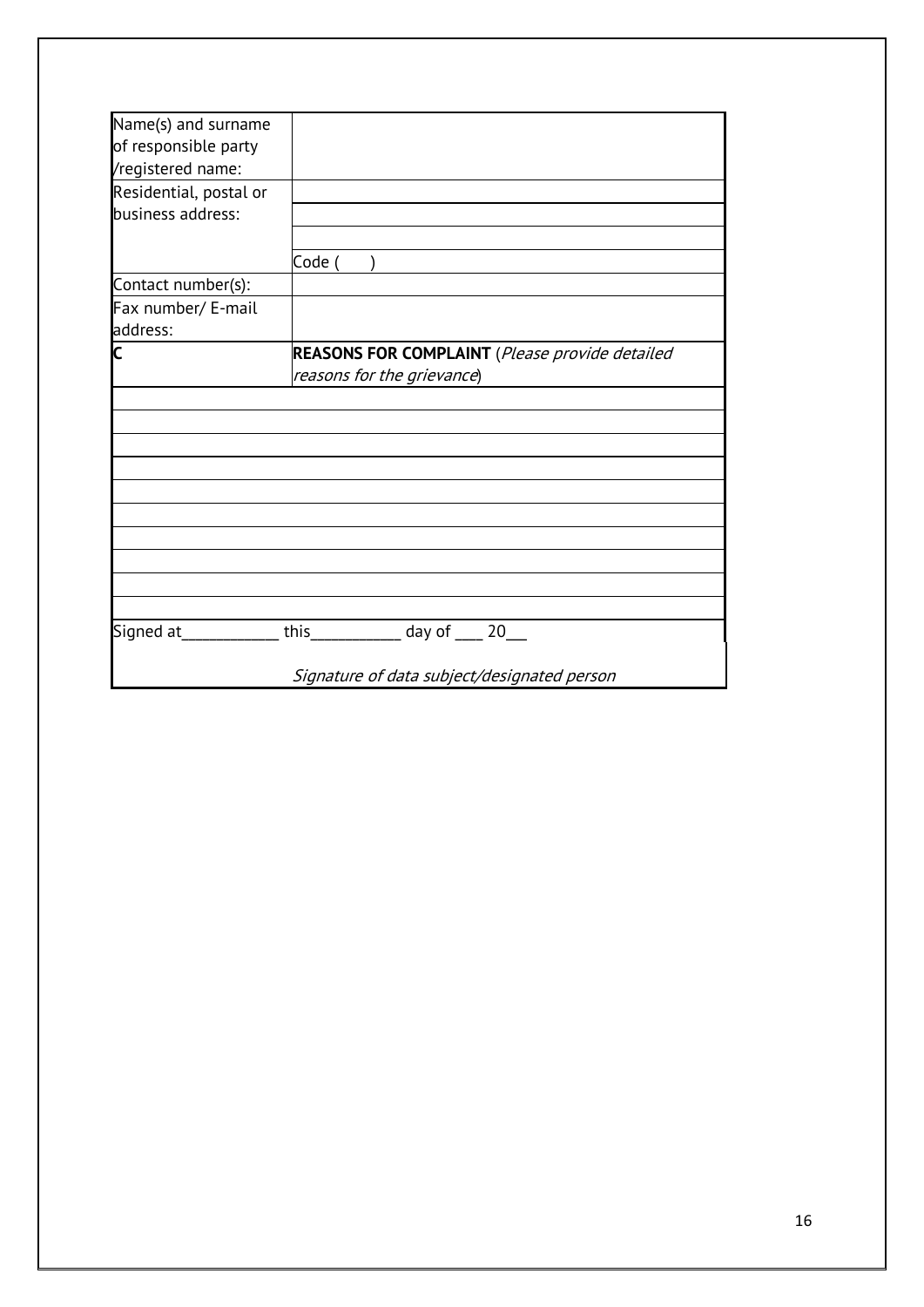

# **NOTICE TO PARTIES: CONCILIATION MEETING REGARDING INTERFERENCE WITH THE PROTECTION OF PERSONAL INFORMATION IN TERMS OF SECTION 76 OF THE PROTECTION OF PERSONAL INFORMATION ACT, 2013 (ACT NO. 4 OF 2013) REGULATIONS RELATING TO THE PROTECTION OF PERSONAL INFORMATION, 2018**

[Regulation 8 (1).]

| Reference Number                                                                                 |                                |  |
|--------------------------------------------------------------------------------------------------|--------------------------------|--|
| A                                                                                                | <b>DETAILS OF DATA SUBJECT</b> |  |
| Name(s) and surname/ registered name of data                                                     |                                |  |
| subject:                                                                                         |                                |  |
| Unique Identifier/ Identity Number                                                               |                                |  |
| Residential, postal or business address:                                                         |                                |  |
|                                                                                                  |                                |  |
|                                                                                                  | Code (                         |  |
| Contact number(s):                                                                               |                                |  |
| Fax number E-mail address:                                                                       |                                |  |
| B                                                                                                | DETAILS OF RESPONSIBLE PARTY   |  |
| Name(s) and surname/ Registered name of                                                          |                                |  |
| responsible party:                                                                               |                                |  |
| Residential, postal or business address:                                                         |                                |  |
|                                                                                                  |                                |  |
|                                                                                                  |                                |  |
|                                                                                                  | Code (                         |  |
| Contact number(s):                                                                               |                                |  |
| Fax number/ E-mail address:                                                                      |                                |  |
| <b>KINDLY TAKE NOTE</b> that the Regulator has decided to act as a conciliator in the<br>matter. |                                |  |
|                                                                                                  |                                |  |
| YOU ARE HEREBY INVITED                                                                           |                                |  |
| to attend a conciliation meeting at (place)                                                      | on the<br>day of               |  |
| (time) and on any subsequent date that may be<br>at                                              |                                |  |
| required, regarding the following matter:                                                        |                                |  |
|                                                                                                  |                                |  |
|                                                                                                  |                                |  |
|                                                                                                  |                                |  |
|                                                                                                  |                                |  |
|                                                                                                  |                                |  |
|                                                                                                  |                                |  |
|                                                                                                  |                                |  |
|                                                                                                  |                                |  |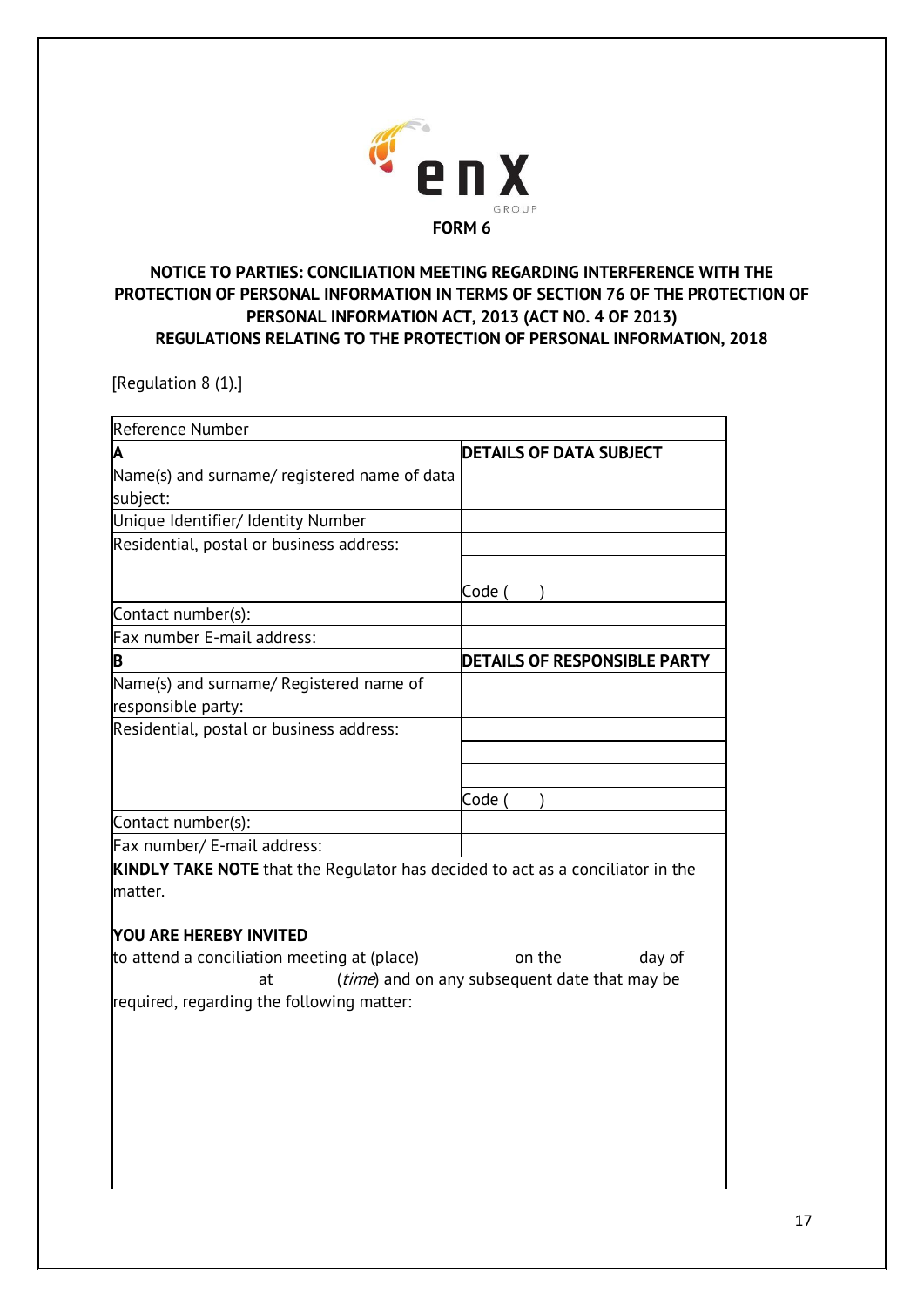| Kindly confirm your attendance with the Regulator on/before |  |                                        |                            |
|-------------------------------------------------------------|--|----------------------------------------|----------------------------|
|                                                             |  |                                        |                            |
|                                                             |  |                                        |                            |
|                                                             |  |                                        |                            |
|                                                             |  |                                        |                            |
|                                                             |  |                                        |                            |
|                                                             |  |                                        |                            |
|                                                             |  |                                        |                            |
|                                                             |  |                                        |                            |
|                                                             |  |                                        |                            |
| Signed at                                                   |  | this $\_\_\_\_\_\$ day of $\_\_\_\$ 20 |                            |
|                                                             |  |                                        |                            |
|                                                             |  |                                        | Regulator (Represented by) |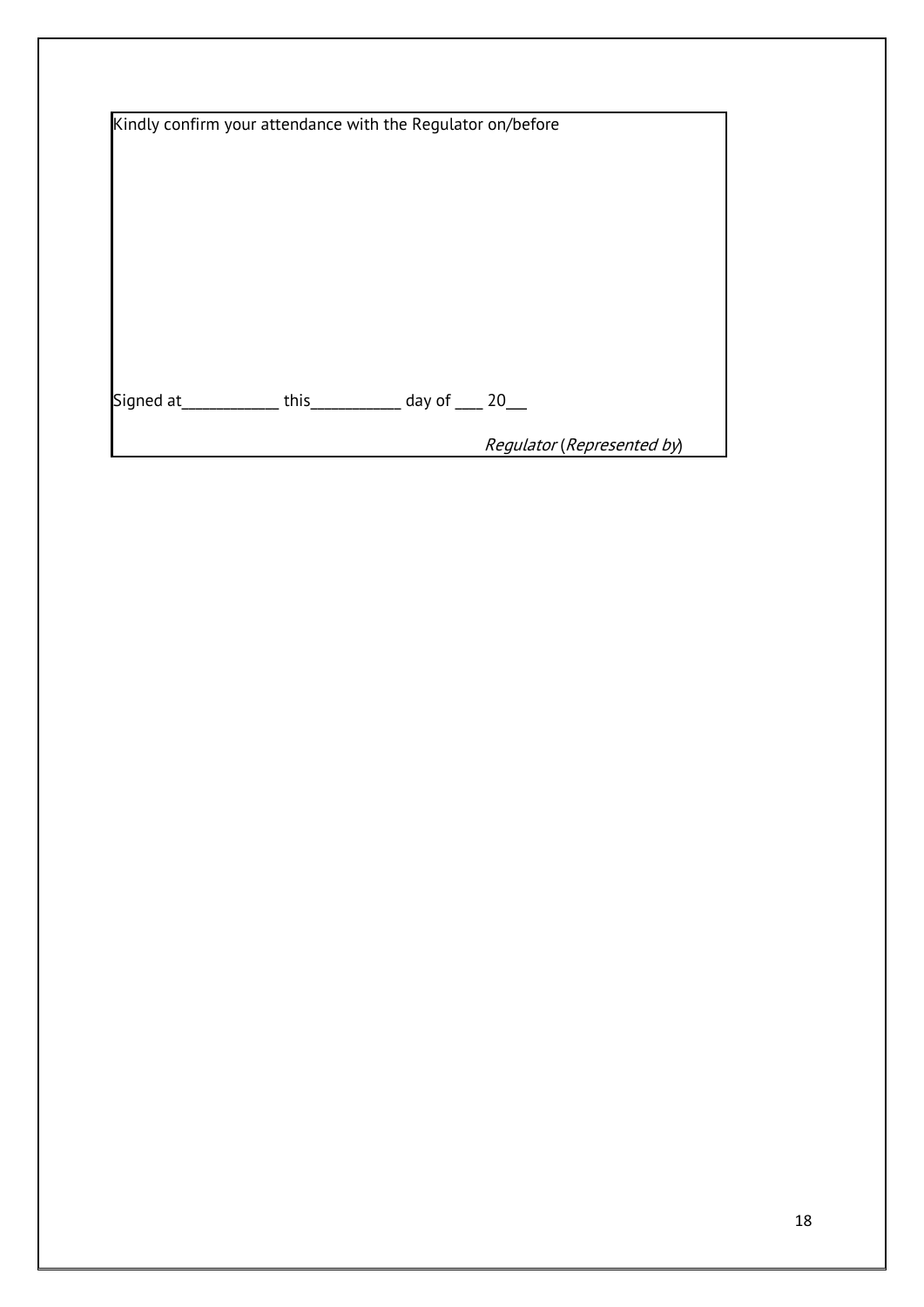

## **NOTICE TO PARTIES: CONCILIATION REGARDING INTERFERENCE WITH THE PROTECTION OF PERSONAL INFORMATION IN TERMS OF SECTION 76 OF THE PROTECTION OF PERSONAL INFORMATION ACT, 2013 (ACT NO. 4 OF 2013) REGULATIONS RELATING TO THE PROTECTION OF PERSONAL INFORMATION, 2018**

[Regulation 8 (4).]

## **CONCILIATION CERTIFICATE**

Reference Number:

## **IN THE MATTER BETWEEN**

Name(s) and surname of complainant(s) (if not the data subject):

Name(s) and surname of data subject:

AND Name(s) and surname of responsible party(s):

### **CERTIFICATE OF COMPLETED CONCILIATION**

The complaint number:

The nature of the complaint:

### **THIS IS TO CERTIFY THAT**

(Full names of conciliator)

the dispute has been resolved

the dispute has not been resolved Signed at\_\_\_\_\_\_\_\_\_\_\_\_\_\_ this\_\_\_\_\_\_\_\_\_\_\_\_\_ day of \_\_\_\_ 20\_\_\_

Conciliator (Represented by)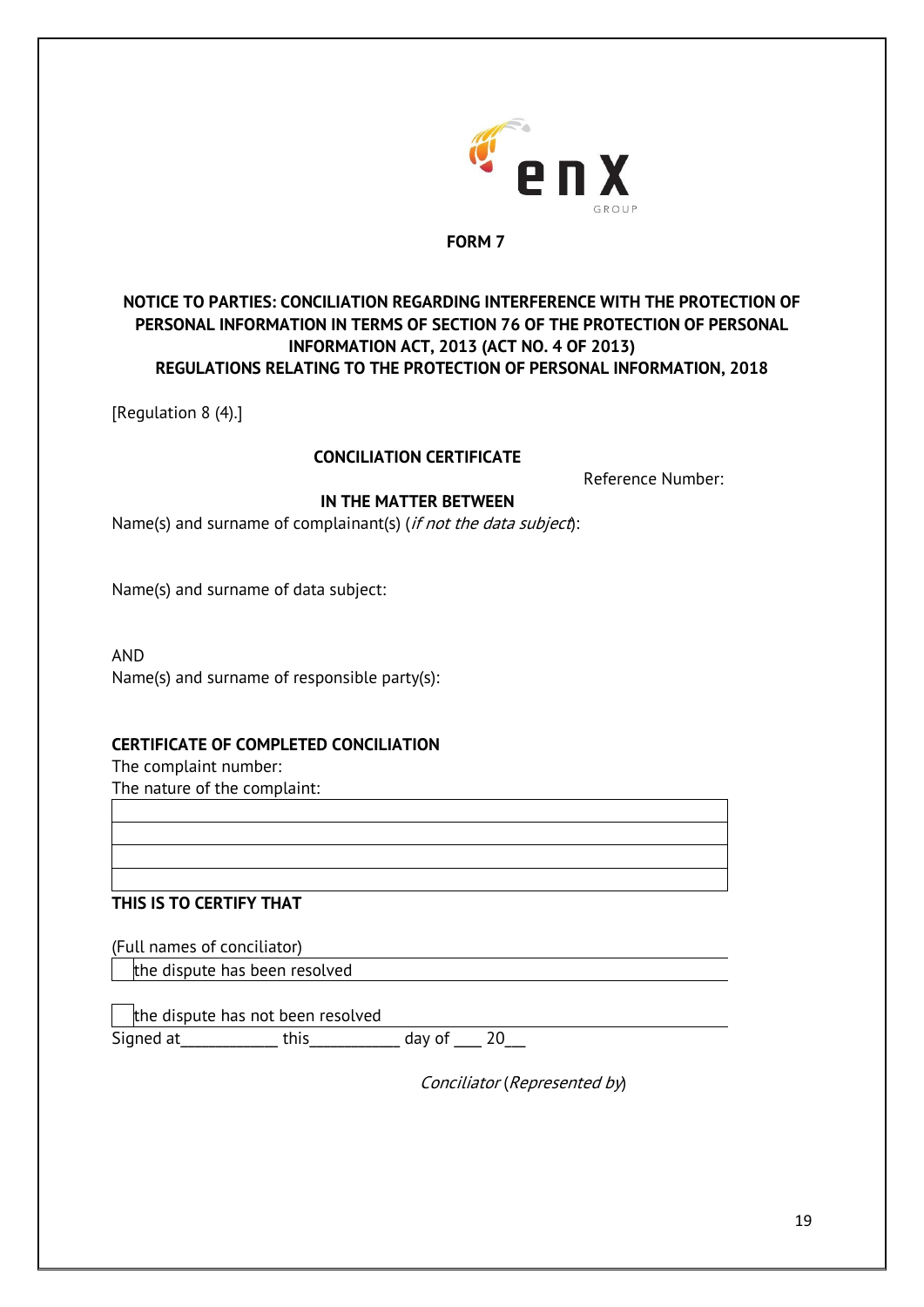

# **NOTICE TO PARTIES OF INTENTION OF REGULATOR TO INVESTIGATE A COMPLAINT IN TERMS OF SECTION 79 OF THE PROTECTION OF PERSONAL INFORMATION ACT, 2013 (ACT NO. 4 OF 2013)**

# **REGULATIONS RELATING TO THE PROTECTION OF PERSONAL INFORMATION, 2018**

[Regulation 9.]

| <b>Reference Number</b>                                    |                                                                                                                                                                                                          |
|------------------------------------------------------------|----------------------------------------------------------------------------------------------------------------------------------------------------------------------------------------------------------|
| <b>PART I</b>                                              | <b>DETAILS OF DATA SUBJECT</b>                                                                                                                                                                           |
| A                                                          |                                                                                                                                                                                                          |
| Name(s) and surname/                                       |                                                                                                                                                                                                          |
| registered name of data                                    |                                                                                                                                                                                                          |
| subject/complainant/                                       |                                                                                                                                                                                                          |
| aggrieved party:                                           |                                                                                                                                                                                                          |
| Unique Identifier/ Identity                                |                                                                                                                                                                                                          |
| Number                                                     |                                                                                                                                                                                                          |
| Residential, postal or                                     |                                                                                                                                                                                                          |
| business address:                                          |                                                                                                                                                                                                          |
|                                                            | Code (                                                                                                                                                                                                   |
| Contact number(s):                                         |                                                                                                                                                                                                          |
| Fax number E-mail address:                                 |                                                                                                                                                                                                          |
| В                                                          | <b>DETAILS OF RESPONSIBLE PARTY</b>                                                                                                                                                                      |
| Name(s) and surname/                                       |                                                                                                                                                                                                          |
| Registered name of                                         |                                                                                                                                                                                                          |
| responsible party:                                         |                                                                                                                                                                                                          |
| Residential, postal or                                     |                                                                                                                                                                                                          |
| business address:                                          |                                                                                                                                                                                                          |
|                                                            |                                                                                                                                                                                                          |
|                                                            | Code (                                                                                                                                                                                                   |
| Contact number(s):                                         |                                                                                                                                                                                                          |
| Fax number/ E-mail address:                                |                                                                                                                                                                                                          |
| C                                                          | NOTICE TO DATA SUBJECT TO WHOM THE                                                                                                                                                                       |
|                                                            | <b>INVESTIGATION RELATES (if not the complainant)</b><br>AND ANY PERSON ALLEGED TO BE AGGRIEVED (if not<br>the complainant) IN TERMS OF SECTION 79 (a) OF<br>THE PROTECTION OF PERSONAL INFORMATION ACT, |
|                                                            | 2013 (Act 4 of 2013)                                                                                                                                                                                     |
| YOU ARE HEREBY INFORMED THAT:                              |                                                                                                                                                                                                          |
| The Regulator intends to investigate the following matter: |                                                                                                                                                                                                          |
|                                                            |                                                                                                                                                                                                          |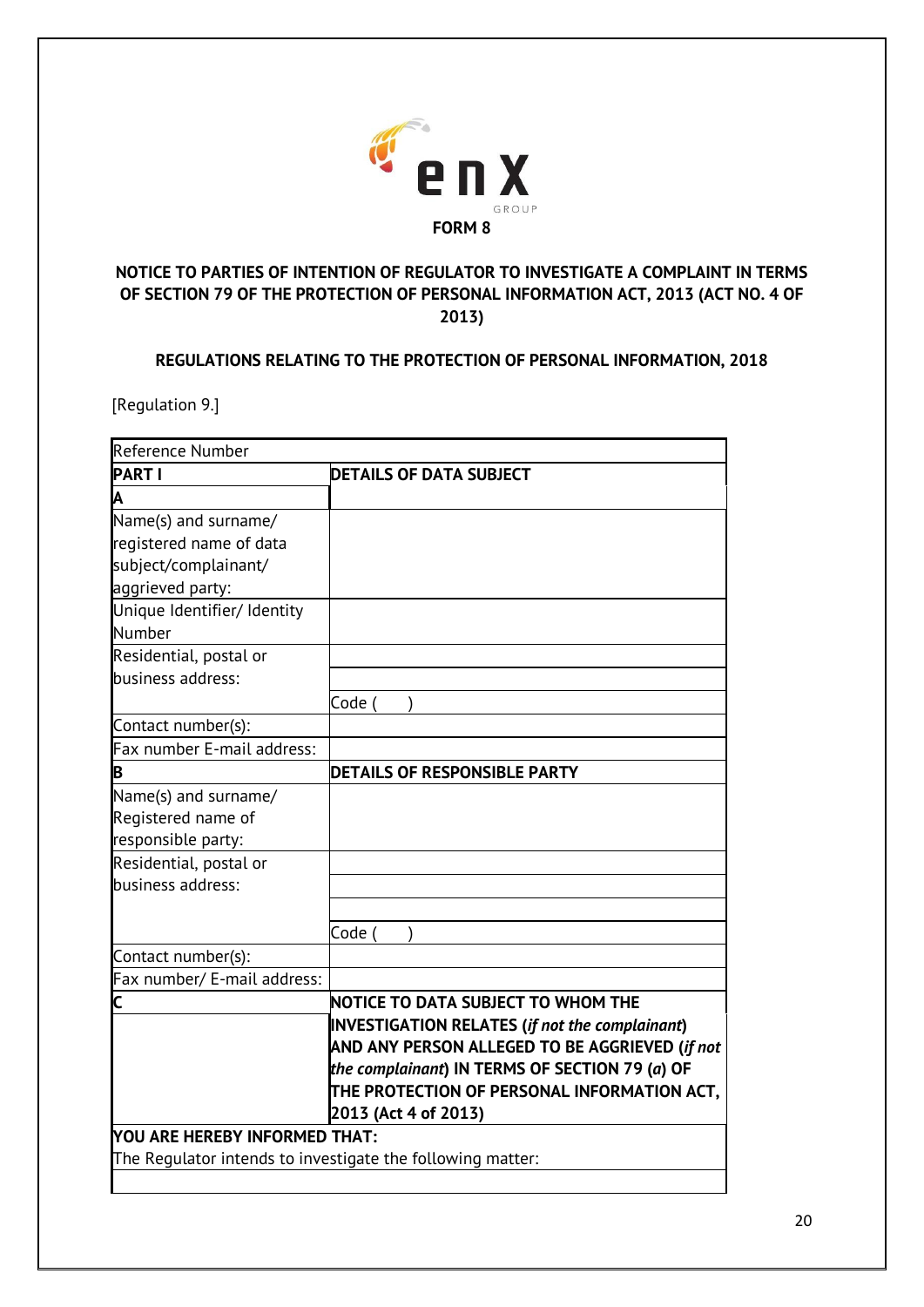| Dated at | on this | day of | 20 |
|----------|---------|--------|----|
|          |         |        |    |

Regulator (Represented by)

| <b>PART II</b> | <b>NOTICE TO RESPONSIBLE PARTY</b>                                               |
|----------------|----------------------------------------------------------------------------------|
| D              |                                                                                  |
|                | YOU ARE HEREBY INFORMED THAT:                                                    |
|                | The Regulator received a complaint and intends to investigate the following      |
| matter:        |                                                                                  |
|                |                                                                                  |
|                |                                                                                  |
|                |                                                                                  |
|                |                                                                                  |
|                | (Details of complaint or subject matter of the investigation)                    |
|                | Kindly note that you have the right to submit to the Regulator, on/before        |
| investigation. | (date), a written response in relation to the complaint or subject-matter of the |
|                | Signed at _____________this _____________ day of _____ 20___                     |
|                | Regulator (Represented by)                                                       |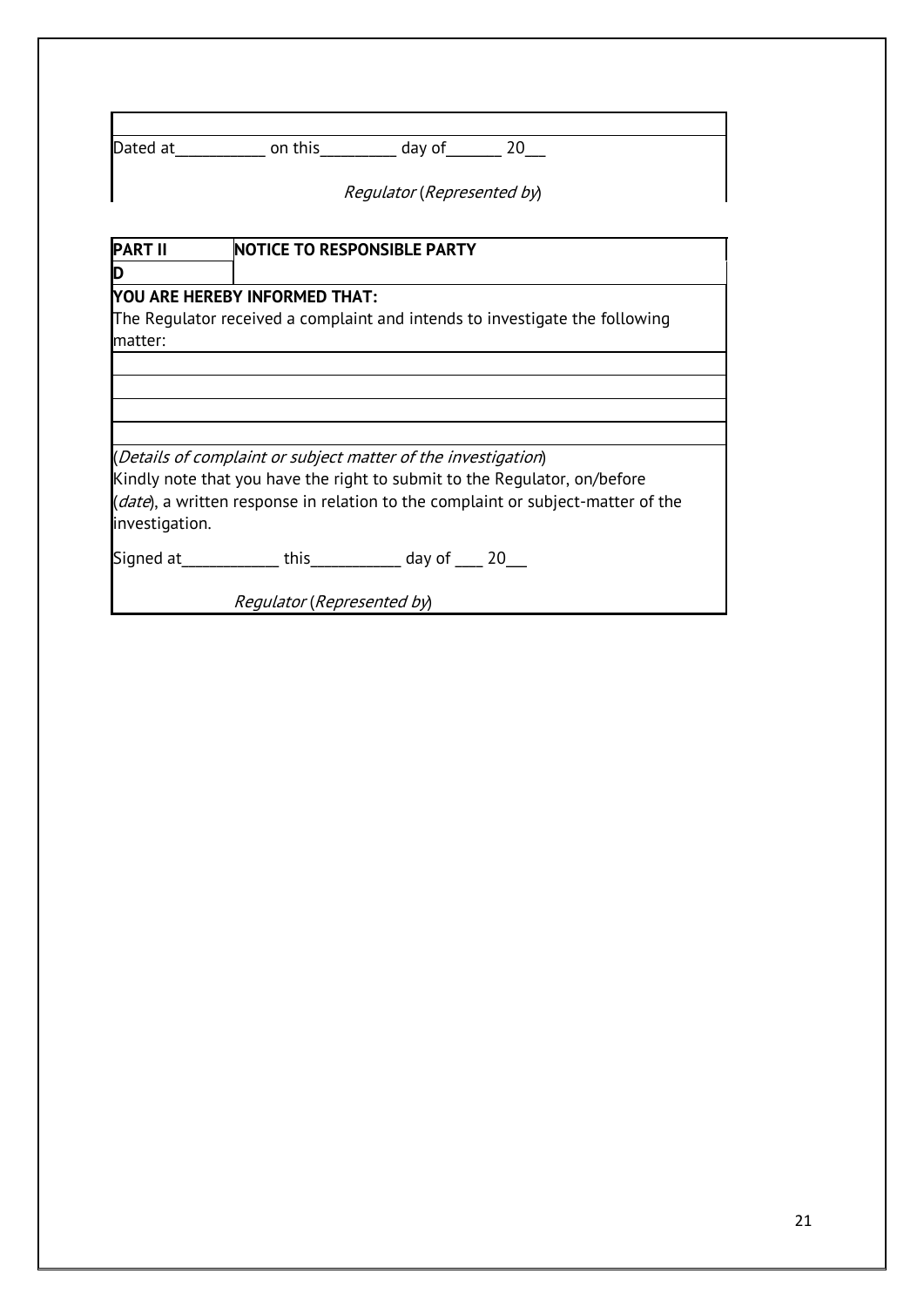

# **NOTICE TO PARTIES: SETTLEMENT MEETING REGARDING INTERFERENCE WITH THE PROTECTION OF PERSONAL INFORMATION IN TERMS OF SECTION 76 OF THE PROTECTION OF PERSONAL INFORMATION ACT, 2013 (ACT NO. 4 OF 2013) REGULATIONS RELATING TO THE PROTECTION OF PERSONAL INFORMATION, 2018**

[Regulation 10.]

| Reference Number                                                                                                                                                                                                                                                                                                     |                                |  |  |
|----------------------------------------------------------------------------------------------------------------------------------------------------------------------------------------------------------------------------------------------------------------------------------------------------------------------|--------------------------------|--|--|
| Α                                                                                                                                                                                                                                                                                                                    | <b>DETAILS OF DATA SUBJECT</b> |  |  |
| Name(s) and surname/ registered name of                                                                                                                                                                                                                                                                              |                                |  |  |
| data subject:                                                                                                                                                                                                                                                                                                        |                                |  |  |
| Unique Identifier/ Identity Number                                                                                                                                                                                                                                                                                   |                                |  |  |
| Residential, postal or business address:                                                                                                                                                                                                                                                                             |                                |  |  |
|                                                                                                                                                                                                                                                                                                                      |                                |  |  |
|                                                                                                                                                                                                                                                                                                                      | Code (                         |  |  |
| Contact number(s):                                                                                                                                                                                                                                                                                                   |                                |  |  |
| Fax number E-mail address:                                                                                                                                                                                                                                                                                           |                                |  |  |
| B                                                                                                                                                                                                                                                                                                                    | DETAILS OF RESPONSIBLE PARTY   |  |  |
| Name(s) and surname/ Registered name of<br>responsible party:                                                                                                                                                                                                                                                        |                                |  |  |
| Residential, postal or business address:                                                                                                                                                                                                                                                                             |                                |  |  |
|                                                                                                                                                                                                                                                                                                                      |                                |  |  |
|                                                                                                                                                                                                                                                                                                                      | Code (                         |  |  |
| Contact number(s):                                                                                                                                                                                                                                                                                                   |                                |  |  |
| Fax number/ E-mail address:                                                                                                                                                                                                                                                                                          |                                |  |  |
| <b>KINDLY TAKE NOTE</b> that the Regulator has decided to facilitate a settlement in the<br>matter.<br><b>YOU ARE HEREBY INVITED</b><br>To attend a SETTLEMENT meeting at (place)<br>on the<br>day<br>(time) and on any subsequent day that may be<br><b>l</b> of<br>at<br>required, regarding the following matter: |                                |  |  |
| Kindly confirm your attendance with the Regulator on/before                                                                                                                                                                                                                                                          |                                |  |  |
| Signed at _____________this _____________ day of _____ 20___                                                                                                                                                                                                                                                         |                                |  |  |
|                                                                                                                                                                                                                                                                                                                      | Regulator (Represented by)     |  |  |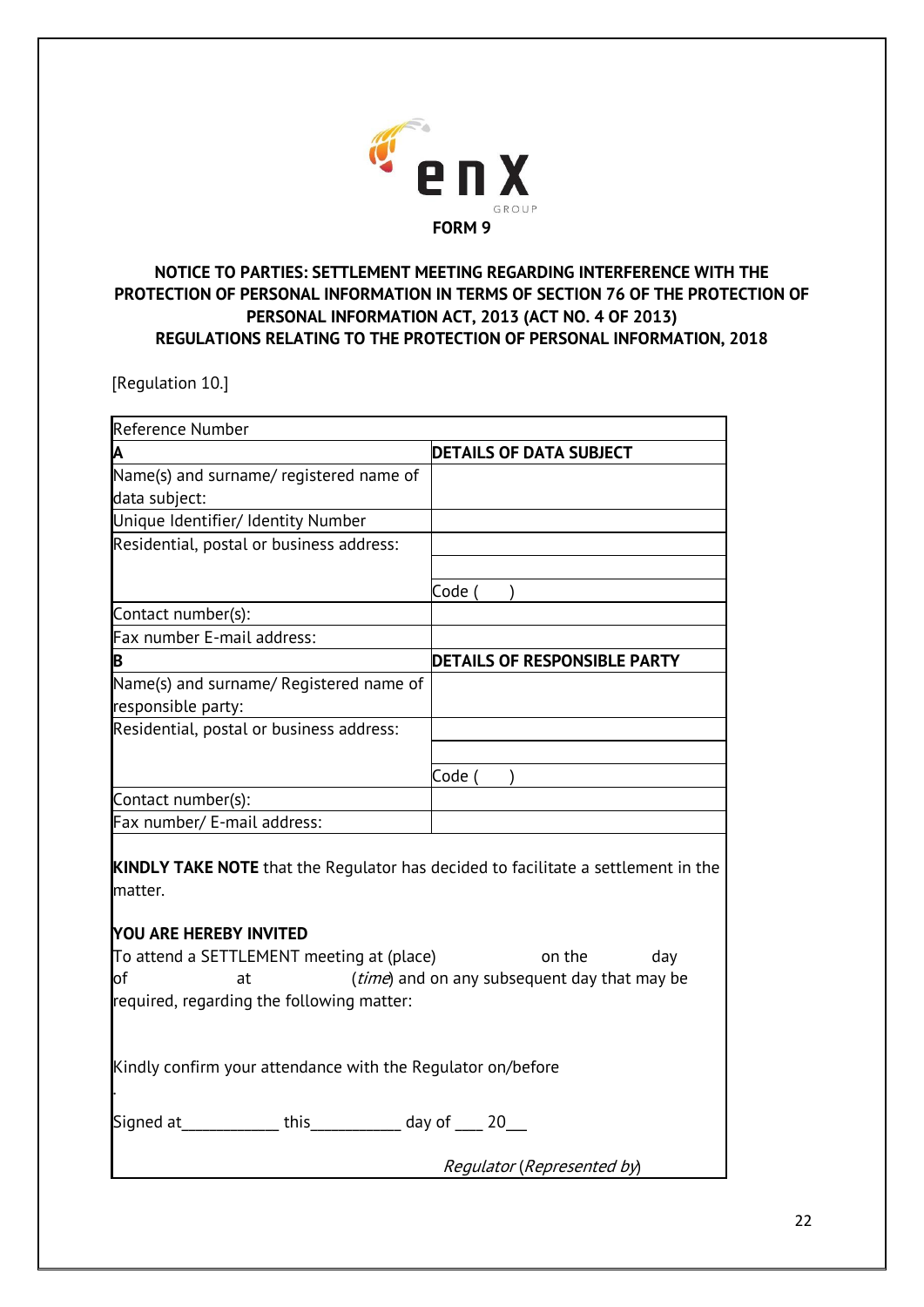

**NOTICE TO PARTIES: SETTLEMENT REGARDING INTERFERENCE WITH THE PROTECTION OF PERSONAL INFORMATION IN TERMS OF SECTION 76 OF THE PROTECTION OF PERSONAL INFORMATION ACT, 2013 (ACT NO. 4 OF 2013)**

# **REGULATIONS RELATING TO THE PROTECTION OF PERSONAL INFORMATION, 2018**

[Regulation 10.]

# **SETTLEMENT CERTIFICATE**

Reference Number:

## **IN THE MATTER BETWEEN**

Name(s) and surname of complainant(s) (if not the data subject):

Name(s) and surname of data subject:

AND

Name(s) and surname of responsible party(s):

### **CERTIFICATE OF SETTLEMENT**

The complaint number: The nature of the complaint:

# **THIS IS TO CERTIFY THAT**

(Full names of conciliator)

has reached a settlement in this matter

The assurances obtained:

has not reached a settlement in this matter Signed at This this day of  $\overline{20}$ 

Regulator (Represented by)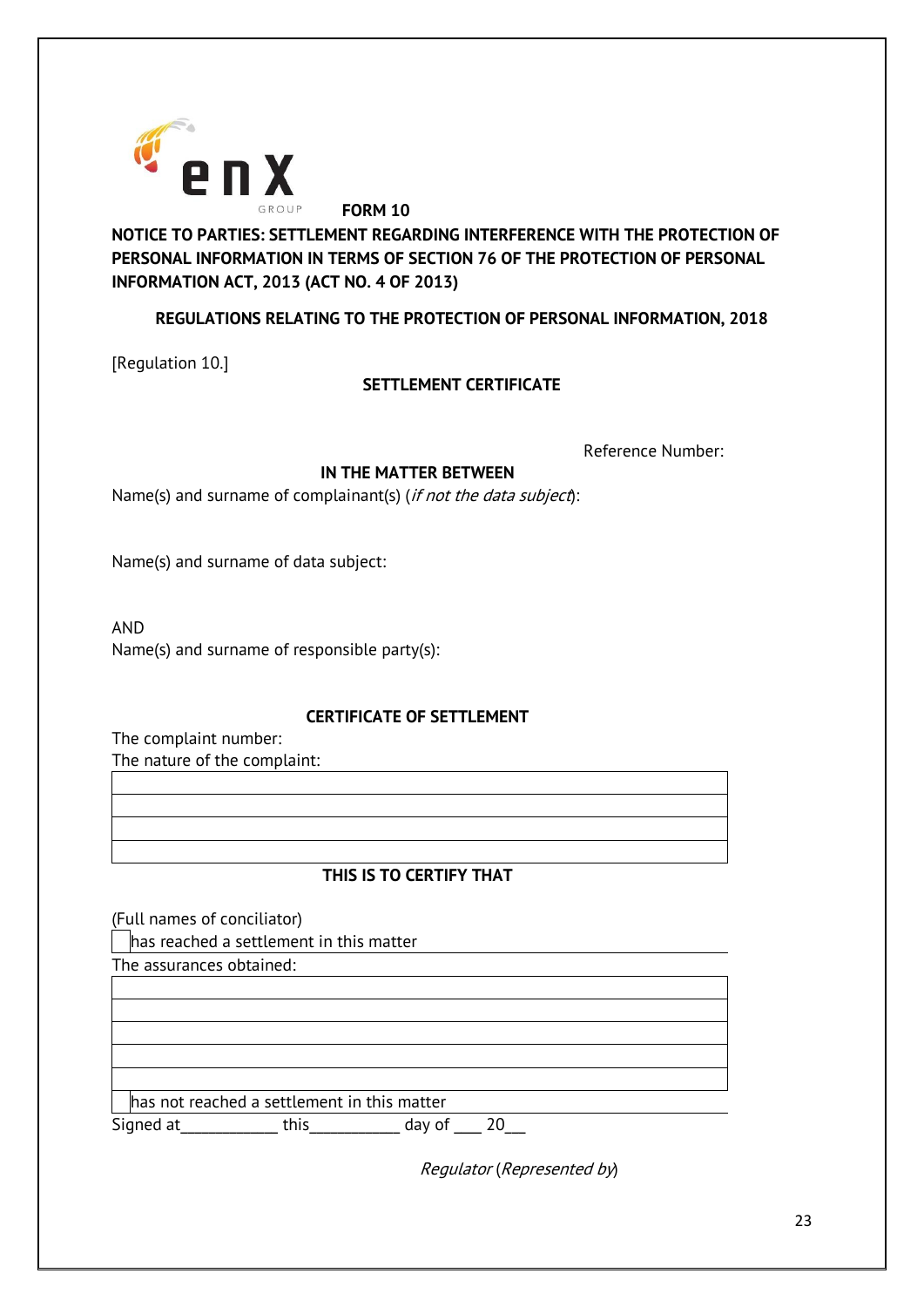

#### **REQUEST FOR AN ASSESSMENT**

# **SECTION 89 (1) OF THE PROTECTION OF PERSONAL INFORMATION ACT 4 OF 2013) REGULATIONS RELATING TO THE PROTECTION OF PERSONAL INFORMATION, 2018**

[Regulation 11.]

| Reference Number:                                                                                     |                                                                                                                                                                                                                                                  |
|-------------------------------------------------------------------------------------------------------|--------------------------------------------------------------------------------------------------------------------------------------------------------------------------------------------------------------------------------------------------|
|                                                                                                       | PART I REQUEST FOR AN ASSESSMENT                                                                                                                                                                                                                 |
|                                                                                                       | IN TERMS OF SECTION 89 (1) AND (2) OF THE PROTECTION OF<br>PERSONAL INFORMATION ACT, 2013 (ACT NO. 4 OF 2013)                                                                                                                                    |
| 1. CONTACT DETAILS<br><b>REQUESTER:</b><br>Name(s) and surname:<br>Address:                           | A request is hereby made in terms of section 89 of the Protection of Personal<br>Information Act 4 of 2013 that the Information Regulator must assess whether the<br>processing of personal information complies with the provisions of the Act: |
| Contact number/s:<br>E-mail address:<br><b>RESPONSIBLE PARTY:</b><br>Name(s) and surname:<br>Address: |                                                                                                                                                                                                                                                  |
| Contact number/s:<br>E-mail address:                                                                  | 2.INFORMATION PROCESSING TO BE ASSESSED                                                                                                                                                                                                          |
| <b>PRACTICE/S</b>                                                                                     | 3. PERSONS AFFECTED BY THE RELEVANT INFORMATION PROCESSING                                                                                                                                                                                       |
|                                                                                                       | 4.THE REASON WHY AN ASSESSMENT IS REQUESTED                                                                                                                                                                                                      |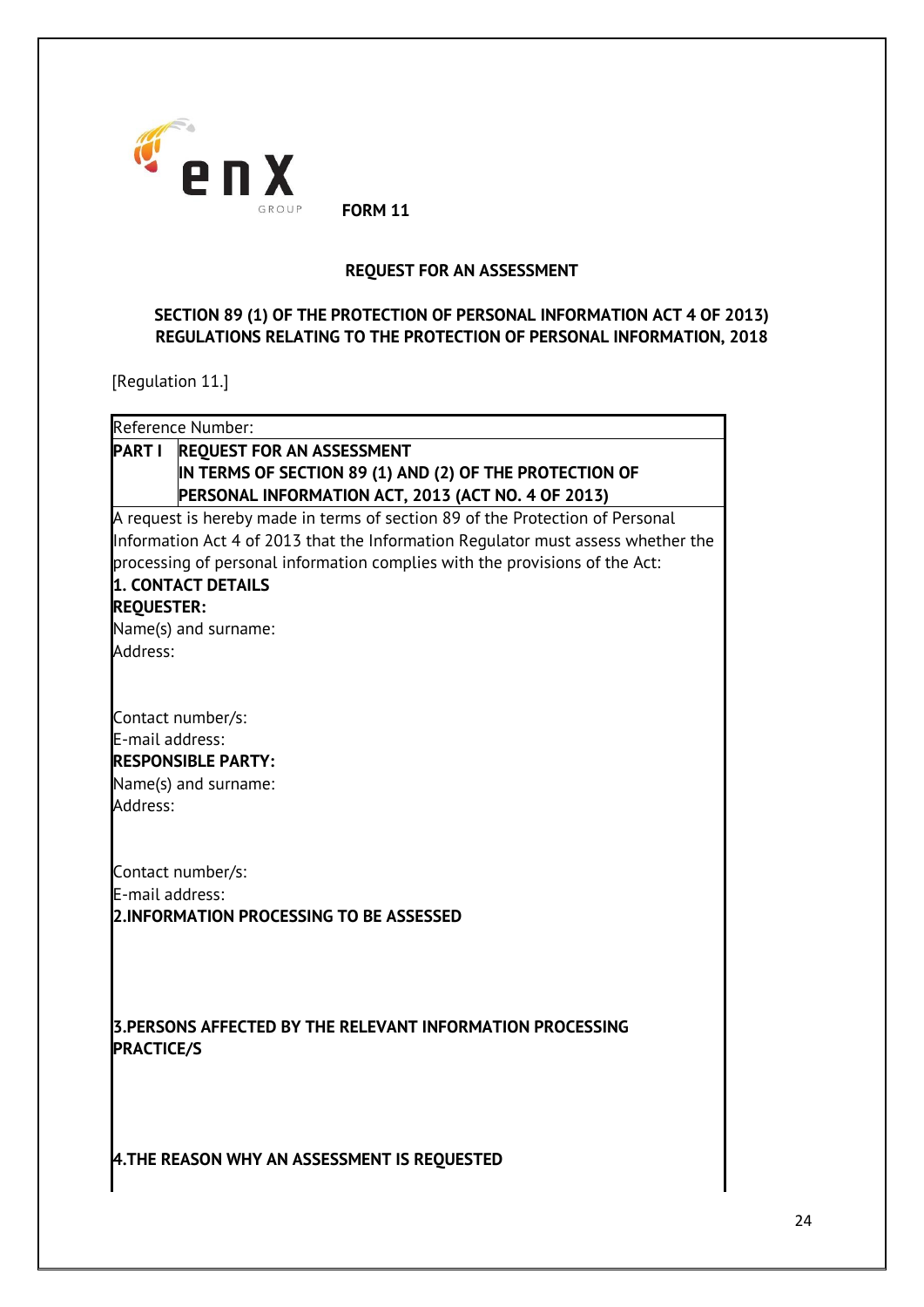| 5.SPECIFIC ASPECTS OF THE PROCESSING OF INFORMATION THAT THE                      |  |  |  |
|-----------------------------------------------------------------------------------|--|--|--|
| <b>ASSESSMENT SHOULD ADDRESS</b>                                                  |  |  |  |
|                                                                                   |  |  |  |
|                                                                                   |  |  |  |
|                                                                                   |  |  |  |
| <b>16.PERIOD</b>                                                                  |  |  |  |
| If first become aware that the processing of information should be assessed on:   |  |  |  |
| The day of 20                                                                     |  |  |  |
| Explain the reasons for the delay (if any) in requesting the assessment:          |  |  |  |
|                                                                                   |  |  |  |
|                                                                                   |  |  |  |
|                                                                                   |  |  |  |
| 7.DATA SUBJECT PARTICIPATION:                                                     |  |  |  |
| Does the requester:                                                               |  |  |  |
| Have the right to access personal information held by the responsible party in    |  |  |  |
| terms of section 23 of the Protection of Personal Information Act 4 of 2013:      |  |  |  |
| No<br>  Not applicable<br>Yes                                                     |  |  |  |
| Have to right to request the responsible party to correct personal information in |  |  |  |
| terms of section 24 of the Protection of Personal Information Act 4 of 2013:      |  |  |  |
| <b>No</b><br>Yes<br>  Not applicable                                              |  |  |  |
| Signed at ____________this _______________ day of _____ 20____                    |  |  |  |
|                                                                                   |  |  |  |
| Requester                                                                         |  |  |  |
| <b>PART II</b><br>NOTICE OF A DECISION ON AN ASSESSMENT                           |  |  |  |
| (Section 89 (1) of the Protection of Personal Information Act, 2013               |  |  |  |
| (Act No. 4 of 2013)                                                               |  |  |  |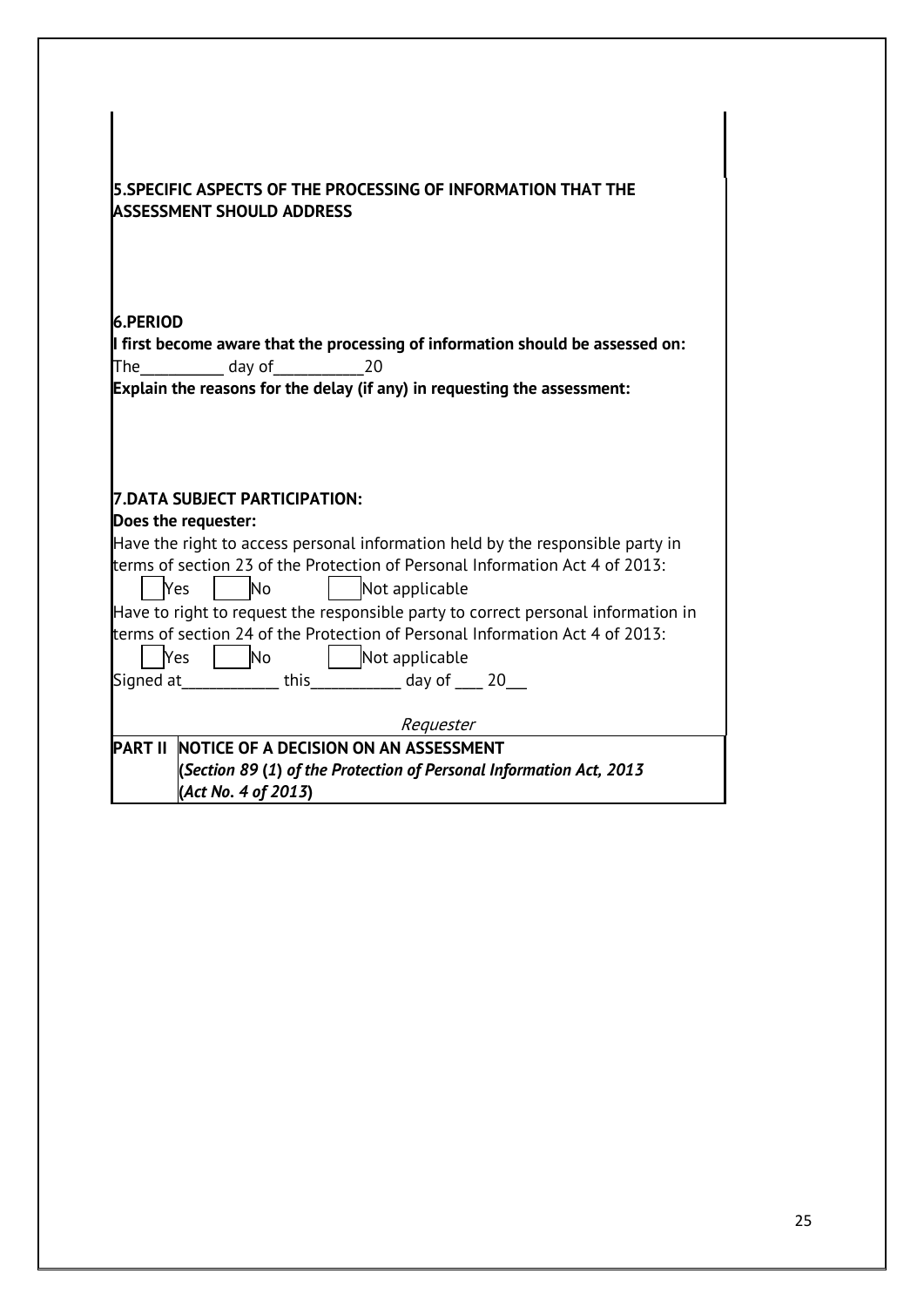| <b>1.NOTICE OF A DECISION ON AN ASSESSMENT</b><br>the Protection of Personal Information Act 4 of 2013.<br>2.INFORMATION PROCESSING TO BE ASSESSED | The Regulator has decided to conduct an assessment in terms of section 89 (1) of |
|----------------------------------------------------------------------------------------------------------------------------------------------------|----------------------------------------------------------------------------------|
| 3. PERSONS AFFECTED BY THE RELEVANT INFORMATION PROCESSING<br><b>PRACTICE/S</b>                                                                    |                                                                                  |
| 4.THE REASON WHY AN ASSESSMENT IS TO BE CONDUCTED/ NOT TO BE<br><b>CONDUCTED</b>                                                                   |                                                                                  |
| 5. SPECIFIC ASPECTS OF THE PROCESSING OF INFORMATION THAT THE<br><b>ASSESSMENT SHOULD ADDRESS</b>                                                  |                                                                                  |
| Signed at _____________ this ___________ day of ____ 20___                                                                                         | Regulator (Represented by)                                                       |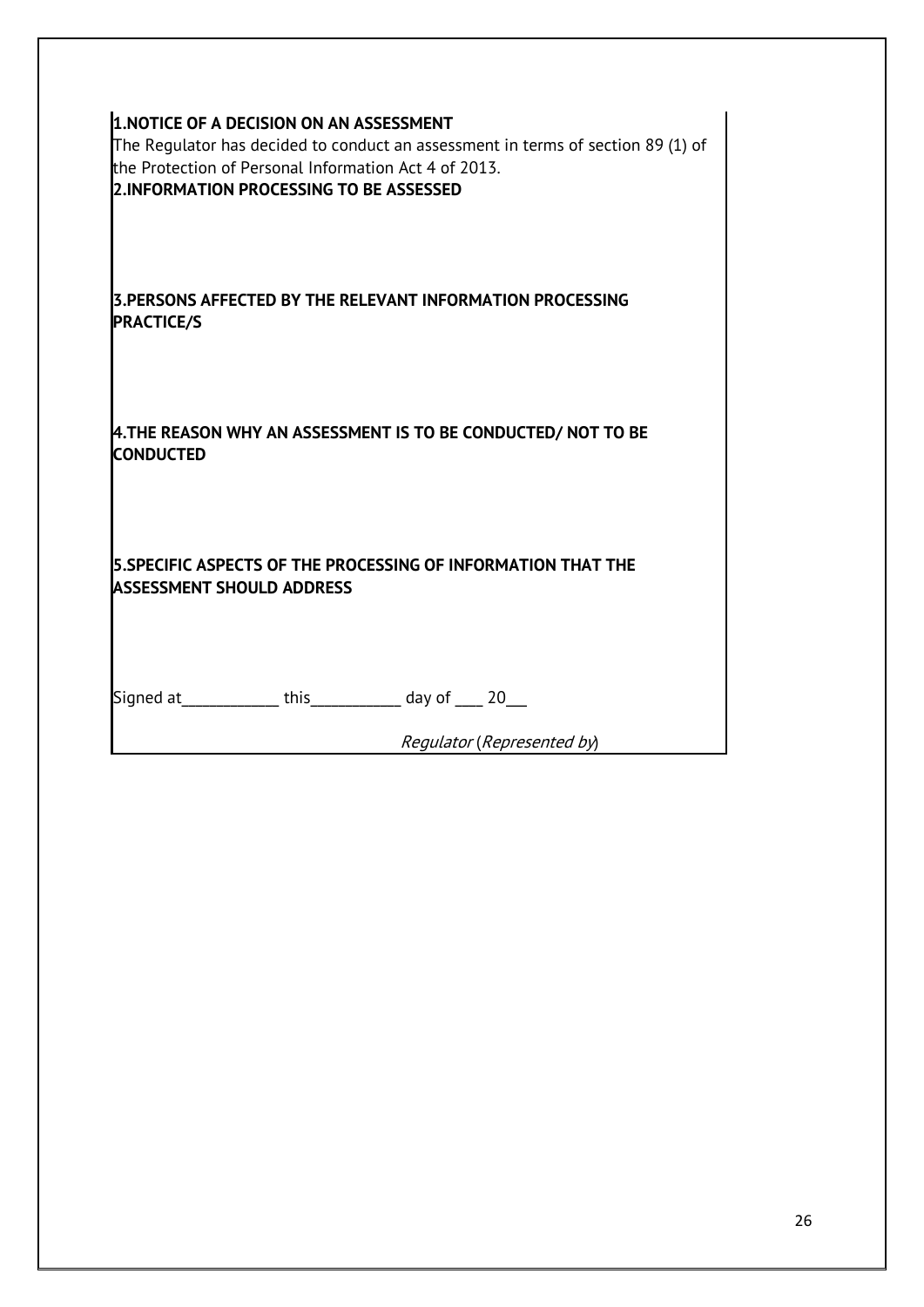

### **NOTIFICATION**

## **SECTION 89 OF THE PROTECTION OF PERSONAL INFORMATION ACT 4 OF 2013) REGULATIONS RELATING TO THE PROTECTION OF PERSONAL INFORMATION, 2018**

[Regulation (11) (4).]

| <b>Reference number:</b>                  |                                                                                                                                                                                                |
|-------------------------------------------|------------------------------------------------------------------------------------------------------------------------------------------------------------------------------------------------|
|                                           | A request was made in terms of section 89 of the Protection of Personal                                                                                                                        |
|                                           | Information Act 4 of 2013 that the Information Regulator must assess whether the                                                                                                               |
|                                           | processing of information complies with the provisions of the Act:                                                                                                                             |
| Name(s) and surname of Requester:         |                                                                                                                                                                                                |
| Name(s) and surname of Responsible party: |                                                                                                                                                                                                |
| Date of assessment:                       |                                                                                                                                                                                                |
|                                           | The Information Regulator hereby wishes to confirm that it formed the                                                                                                                          |
| following views:                          |                                                                                                                                                                                                |
|                                           |                                                                                                                                                                                                |
| no further action in this regard.         | The Information Regulator hereby wishes to confirm that it wishes to take<br>The Information Regulator hereby wishes to confirm that it wishes to take<br>the following action in this regard: |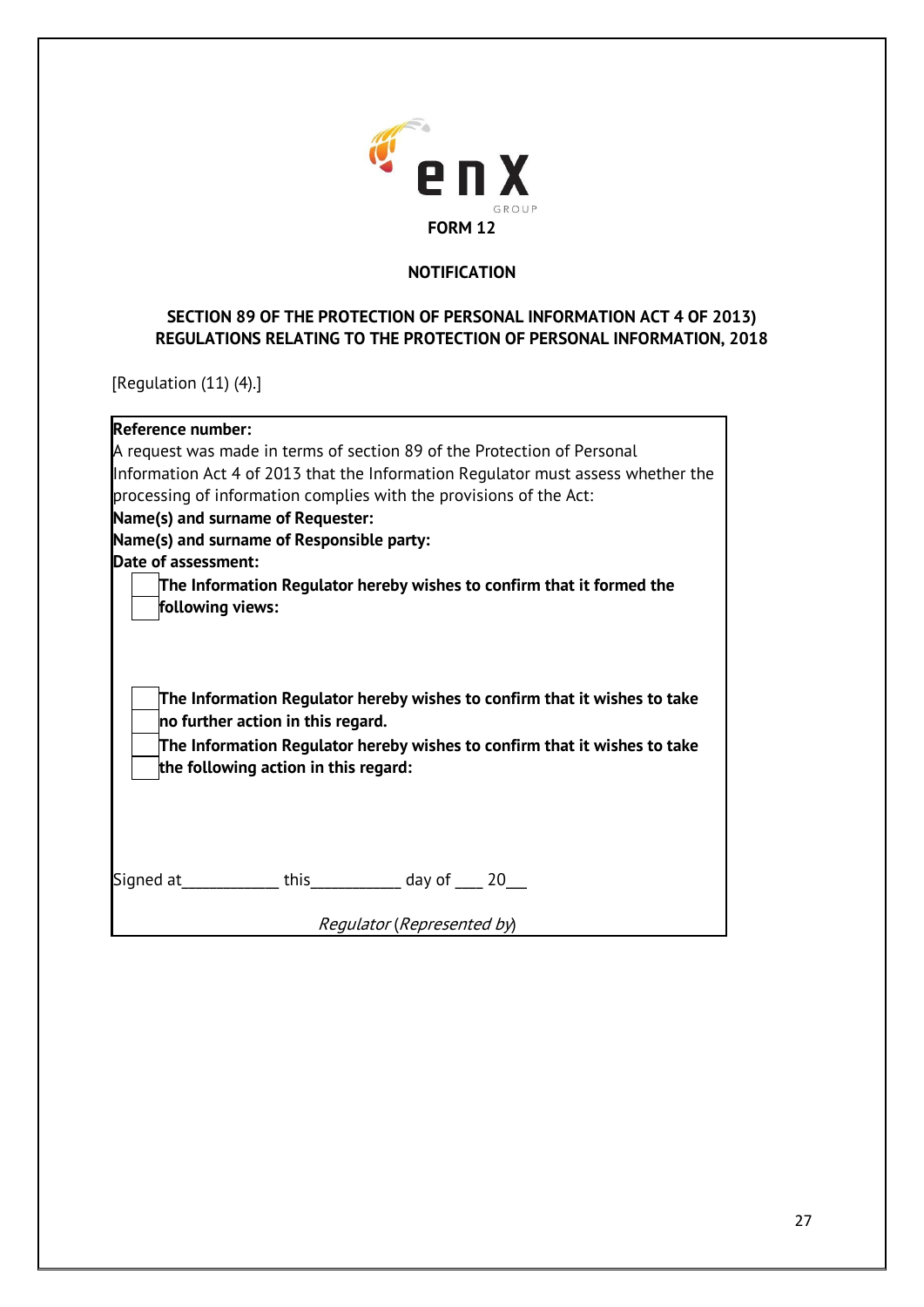

# **NOTICE TO PARTIES NOT TO ISSUE AN ENFORCEMENT NOTICE IN TERMS OF SECTION 94 OF THE PROTECTION OF PERSONAL INFORMATION ACT, 2013 (ACT NO. 4 OF 2013)**

**REGULATIONS RELATING TO THE PROTECTION OF PERSONAL INFORMATION, 2018**

[Regulation 12 (2)  $(a)$ .]

| Reference number:                                                               |                                                                                      |  |
|---------------------------------------------------------------------------------|--------------------------------------------------------------------------------------|--|
| A                                                                               | <b>DETAILS OF DATA SUBJECT</b>                                                       |  |
| Name(s) and surname/ registered name                                            |                                                                                      |  |
| of data subject:                                                                |                                                                                      |  |
| Unique Identifier/ Identity Number                                              |                                                                                      |  |
| Residential, postal or business address:                                        |                                                                                      |  |
|                                                                                 |                                                                                      |  |
|                                                                                 |                                                                                      |  |
|                                                                                 | Code (                                                                               |  |
| Contact number(s):                                                              |                                                                                      |  |
| Fax number E-mail address:                                                      |                                                                                      |  |
| B                                                                               | <b>DETAILS OF RESPONSIBLE PARTY</b>                                                  |  |
| Name(s) and surname/ Registered name                                            |                                                                                      |  |
| of responsible party:                                                           |                                                                                      |  |
| Residential, postal or business address:                                        |                                                                                      |  |
|                                                                                 |                                                                                      |  |
|                                                                                 |                                                                                      |  |
|                                                                                 |                                                                                      |  |
|                                                                                 | Code (                                                                               |  |
| Contact number(s):                                                              |                                                                                      |  |
| Fax number/ E-mail address:                                                     |                                                                                      |  |
|                                                                                 |                                                                                      |  |
| An investigation has been completed in terms of the Protection of Personal      |                                                                                      |  |
| Information Act of 2013. Parties are hereby notified that an enforcement notice |                                                                                      |  |
|                                                                                 | will not be issued as no interference with the protection of personal information of |  |
| a data subject has taken place in terms of section 94 (a)                       |                                                                                      |  |
| Signed at _______________ this _____________ day of ____ 20___                  |                                                                                      |  |
|                                                                                 |                                                                                      |  |
|                                                                                 | Regulator (Represented by)                                                           |  |
|                                                                                 |                                                                                      |  |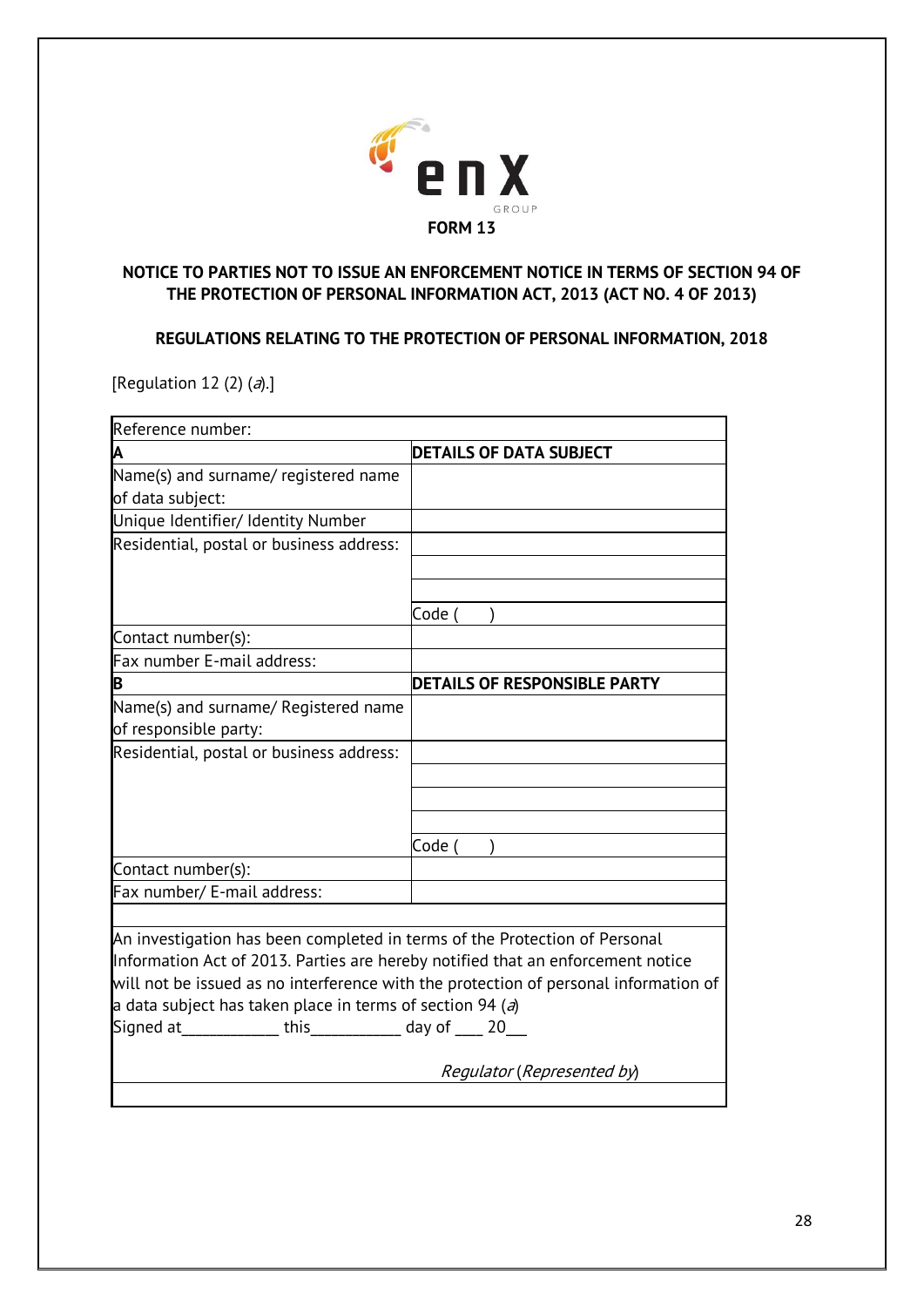

## **REFERRAL TO ENFORCEMENT COMMITTEE IN TERMS OF SECTION 92 OF THE PROTECTION OF PERSONAL INFORMATION ACT 4 OF 2013) REGULATIONS RELATING TO THE PROTECTION OF PERSONAL INFORMATION, 2018**

[Regulation 12 (2)  $(b)$ .]

| Reference number:                                                         |                                               |  |
|---------------------------------------------------------------------------|-----------------------------------------------|--|
|                                                                           | <b>DETAILS OF DATA SUBJECT</b>                |  |
| Name(s) and surname/registered name of data                               |                                               |  |
| subject/complainant/ aggrieved party:                                     |                                               |  |
| Unique Identifier/ Identity Number                                        |                                               |  |
| Residential, postal or business address:                                  |                                               |  |
|                                                                           |                                               |  |
|                                                                           |                                               |  |
|                                                                           | Code (                                        |  |
| Contact number(s):                                                        |                                               |  |
| Fax number E-mail address:                                                |                                               |  |
| Β                                                                         | <b>DETAILS OF RESPONSIBLE</b><br><b>PARTY</b> |  |
| Name(s) and surname/ Registered name of                                   |                                               |  |
| responsible party:                                                        |                                               |  |
| Residential, postal or business address:                                  |                                               |  |
|                                                                           |                                               |  |
|                                                                           |                                               |  |
|                                                                           |                                               |  |
|                                                                           | Code (                                        |  |
| Contact number(s):                                                        |                                               |  |
| Fax number/ E-mail address:                                               |                                               |  |
| <b>Complaint received from:</b>                                           |                                               |  |
| (Full name(s) and surname)                                                |                                               |  |
| Date received:                                                            |                                               |  |
| Responsible party:                                                        |                                               |  |
| (Full names)                                                              |                                               |  |
| An investigation has been completed in terms of Protection of Personal    |                                               |  |
| Information Act 4 of 2013. Parties are hereby notified that:<br>Complaint |                                               |  |
|                                                                           |                                               |  |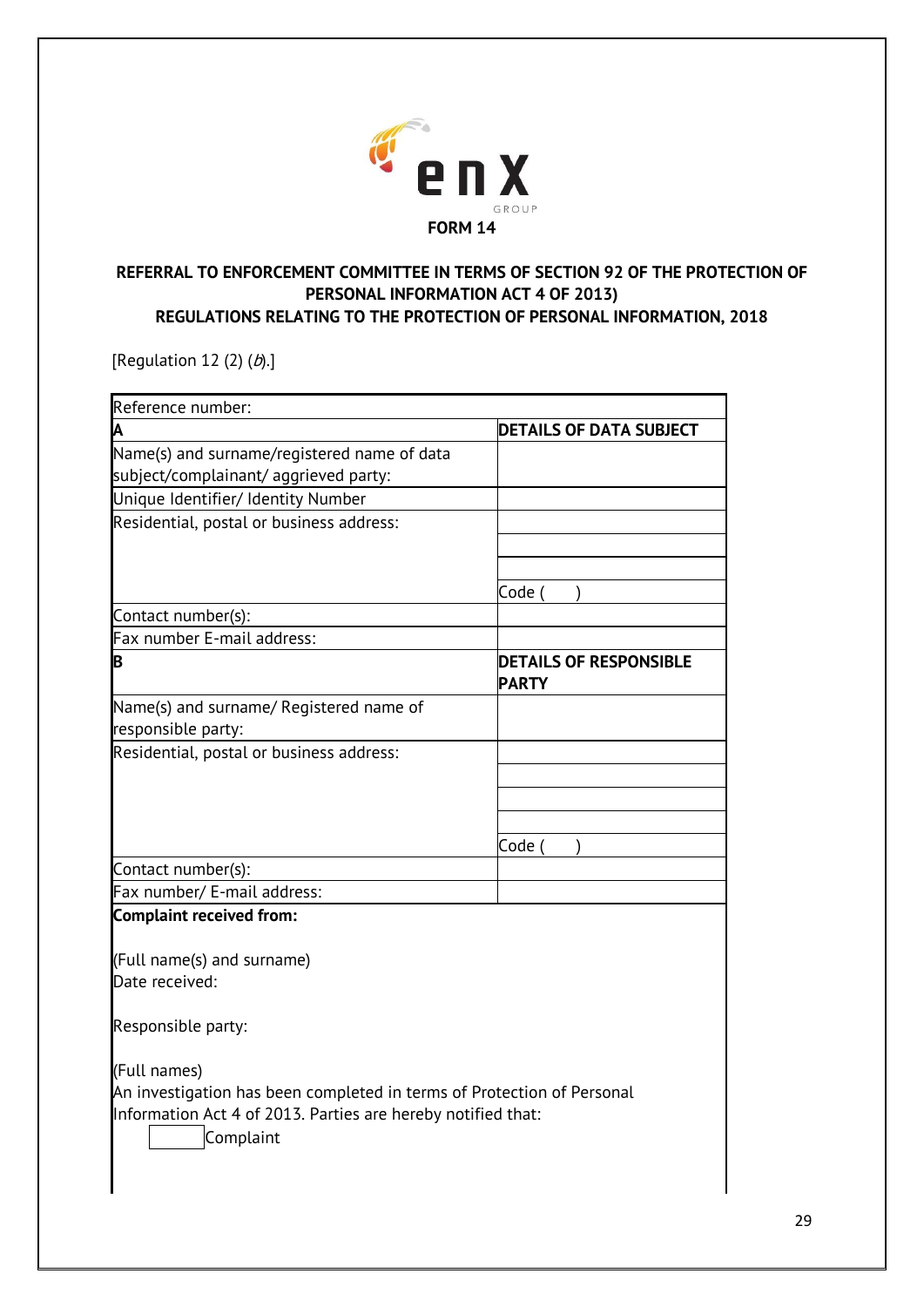| Other matter:                                                                              |                            |
|--------------------------------------------------------------------------------------------|----------------------------|
| Consideration                                                                              |                            |
| Recommendation                                                                             |                            |
| was as referred to the Enforcement Committee in terms of section 92 on the<br>day of<br>20 |                            |
|                                                                                            | Regulator (Represented by) |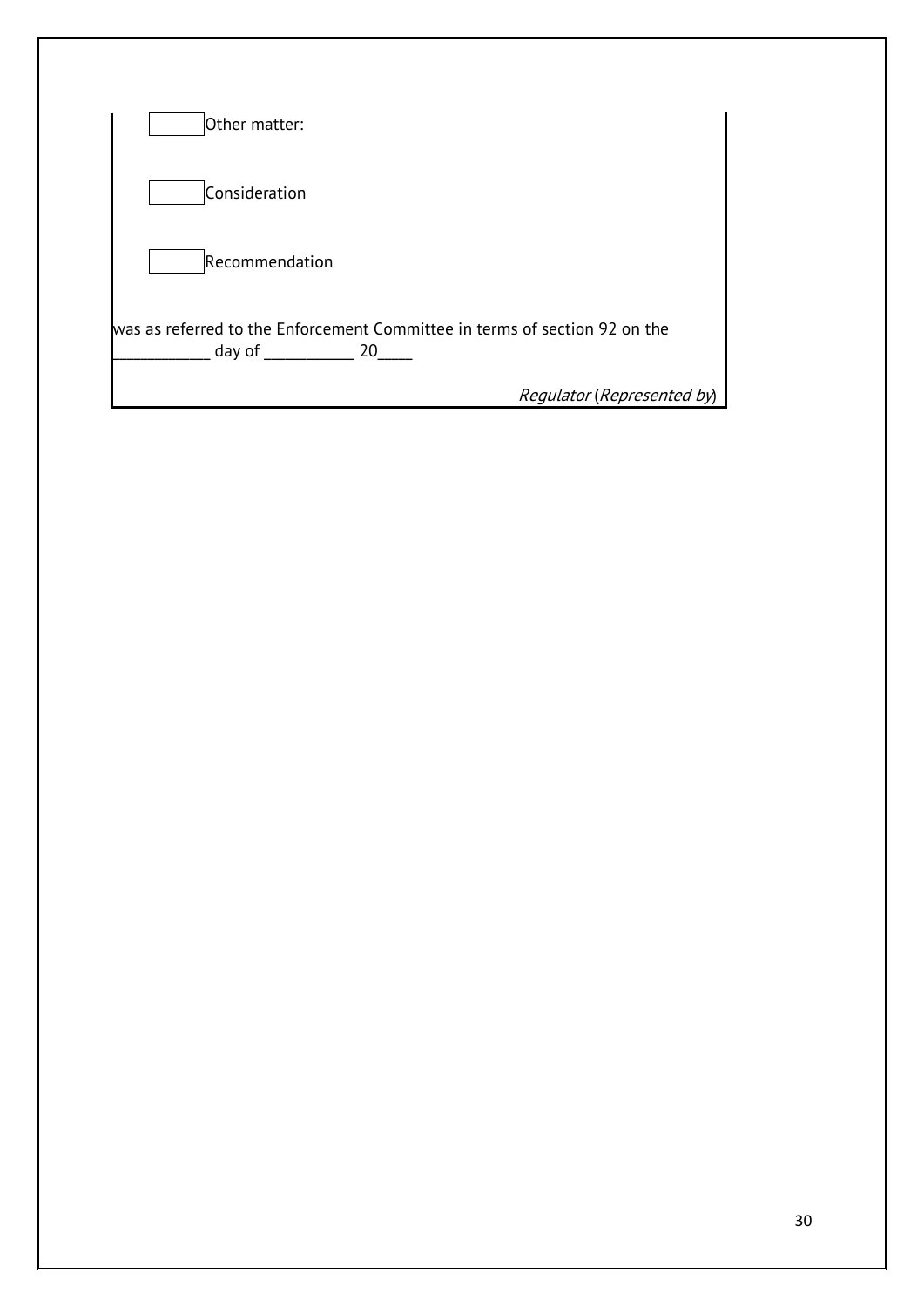

# **ENFORCEMENT NOTICE IN TERMS OF SECTION 95 OF THE PROTECTION OF PERSONAL INFORMATION ACT 4 OF 2013) REGULATIONS RELATING TO THE PROTECTION OF PERSONAL INFORMATION, 2018**

[Regulation 12 (2)  $(d)$ ]

| Reference number:                                                                |                                               |  |  |
|----------------------------------------------------------------------------------|-----------------------------------------------|--|--|
| А                                                                                | <b>DETAILS OF DATA SUBJECT</b>                |  |  |
| Name(s) and surname/ registered name of data                                     |                                               |  |  |
| subject/complainant/aggrieved party:                                             |                                               |  |  |
| Unique Identifier/ Identity Number                                               |                                               |  |  |
| Residential, postal or business address:                                         |                                               |  |  |
|                                                                                  |                                               |  |  |
|                                                                                  |                                               |  |  |
|                                                                                  | Code                                          |  |  |
| Contact number(s):                                                               |                                               |  |  |
| Fax number E-mail address:                                                       |                                               |  |  |
| B                                                                                | <b>DETAILS OF RESPONSIBLE</b><br><b>PARTY</b> |  |  |
| Name(s) and surname/ Registered name of                                          |                                               |  |  |
| responsible party:                                                               |                                               |  |  |
| Residential, postal or business address:                                         |                                               |  |  |
|                                                                                  |                                               |  |  |
|                                                                                  |                                               |  |  |
|                                                                                  |                                               |  |  |
|                                                                                  | Code                                          |  |  |
| Contact number(s):                                                               |                                               |  |  |
| Fax number/ E-mail address:                                                      |                                               |  |  |
| <b>Complaint received by:</b>                                                    |                                               |  |  |
| (Full name(s) and surname)                                                       |                                               |  |  |
| Date received:                                                                   |                                               |  |  |
| Responsible party:                                                               |                                               |  |  |
| (Full names)                                                                     |                                               |  |  |
| A. The Enforcement Committee has concluded that the protection of personal       |                                               |  |  |
| information of the data subject has been interfered with as follows-             |                                               |  |  |
| A breach of the conditions for the lawful processing of personal<br>information. |                                               |  |  |
|                                                                                  |                                               |  |  |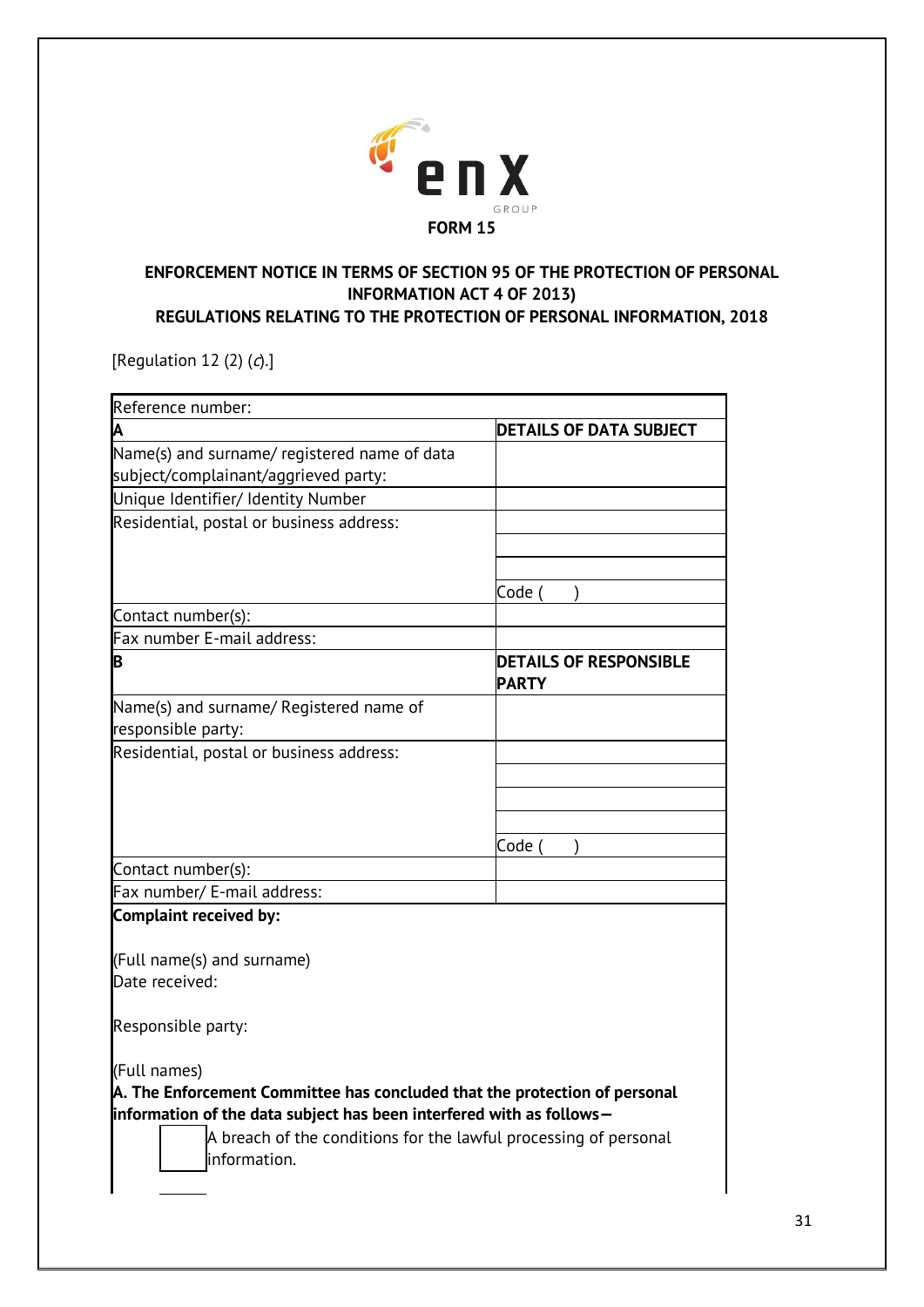| 22 of the Protection of Personal Information Act 4 of 2013)                                                                                           |
|-------------------------------------------------------------------------------------------------------------------------------------------------------|
| Non-compliance with the duty of confidentiality (section 54 of the<br>Protection of Personal Information Act 4 of 2013)                               |
| Non-compliance with obligations for direct marketing by means of                                                                                      |
| unsolicited electronic communications (section 69 of the Protection of<br>Personal Information Act 4 of 2013)                                         |
| Non-compliance with obligations regarding the inclusion of personal<br>information in directories (section 70 of Protection of Personal               |
| Information Act 4 of 2013)<br>Non-compliance with obligations regarding automated decision                                                            |
| making (section 71 of the Protection of personal Information Act 4 of<br>2013                                                                         |
| Non-compliance with obligations regarding personal information<br>outside the (section 72 of the Protection of Personal Information Act 4<br>of 2013) |
| Breach of the provision of a code of conduct issued in terms of section<br>60: Code of Conduct<br>of (Reference)                                      |
| B. The reasons for reaching this conclusion are:                                                                                                      |
|                                                                                                                                                       |
|                                                                                                                                                       |
|                                                                                                                                                       |
|                                                                                                                                                       |
| C. The responsible party is hereby ordered to:                                                                                                        |
|                                                                                                                                                       |
|                                                                                                                                                       |
|                                                                                                                                                       |
|                                                                                                                                                       |
|                                                                                                                                                       |
| Take the following specified steps:                                                                                                                   |
|                                                                                                                                                       |
|                                                                                                                                                       |
|                                                                                                                                                       |
|                                                                                                                                                       |
| To refrain from taking the following specified steps:                                                                                                 |
|                                                                                                                                                       |
|                                                                                                                                                       |
|                                                                                                                                                       |
| To stop the processing, the following specified personal information:                                                                                 |
|                                                                                                                                                       |
|                                                                                                                                                       |
|                                                                                                                                                       |
|                                                                                                                                                       |
| To stop processing of personal information for the following purpose:                                                                                 |
|                                                                                                                                                       |
|                                                                                                                                                       |
|                                                                                                                                                       |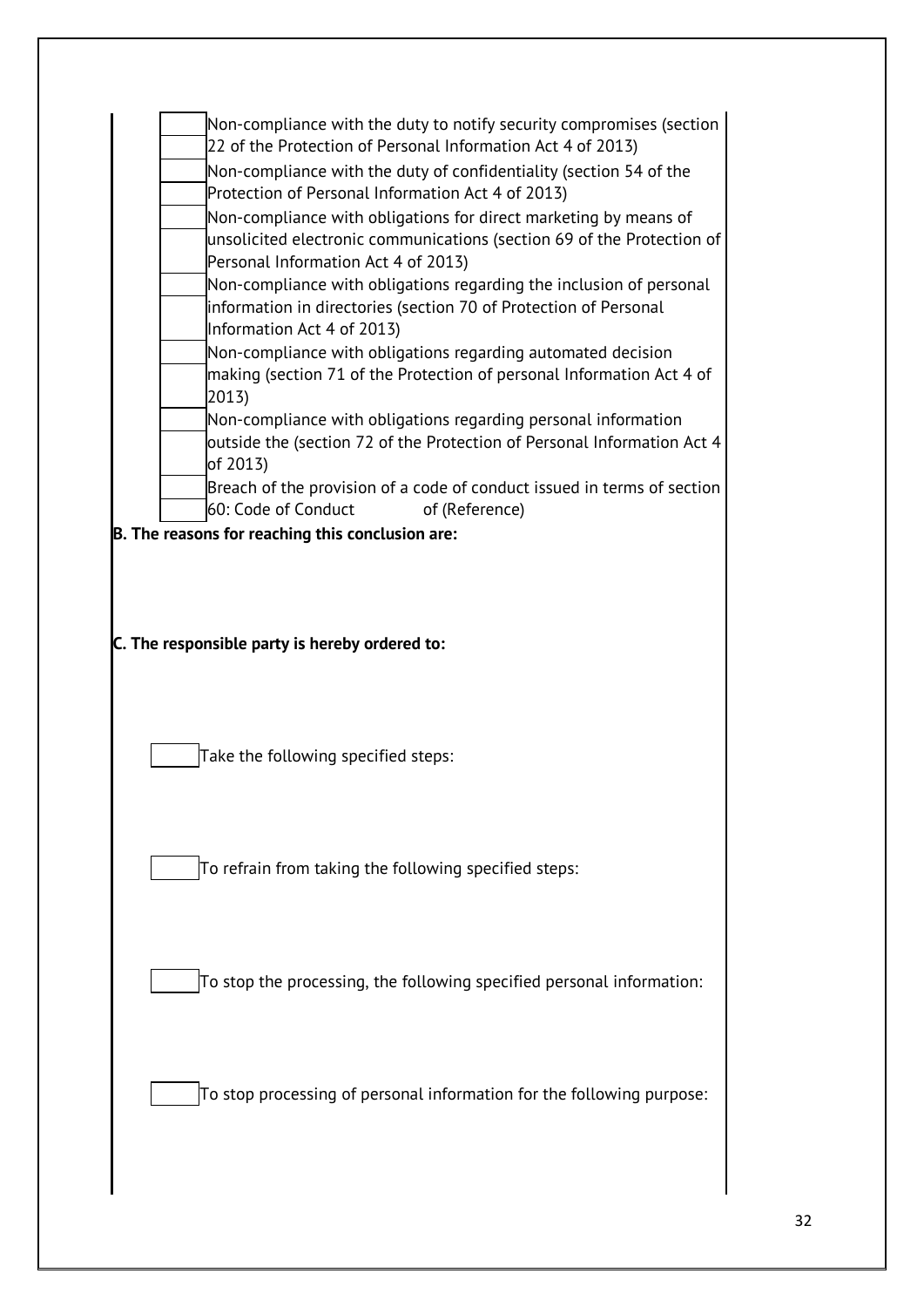| To stop the processing of personal information in the following<br>manner:                                                                                              |  |  |
|-------------------------------------------------------------------------------------------------------------------------------------------------------------------------|--|--|
| D. Urgency<br>The Regulator directs that this notice should be complied with a matter of urgency<br>for the following reasons:                                          |  |  |
| <b>E. Time periods</b><br>The responsible party must comply with this Enforcement Notice and<br>the directives under C after 30 (thirty) working days from receiving    |  |  |
| this notice.<br>The responsible party must comply with this Enforcement Notice and<br>the directives under C after 4 (four) working days from receiving this<br>notice. |  |  |
| <b>F. Right of Appeal</b>                                                                                                                                               |  |  |
| The responsible party may appeal against this Enforcement Notice within 30<br>(thirty) working days of receiving this notice.                                           |  |  |
| Regulator (Represented by)                                                                                                                                              |  |  |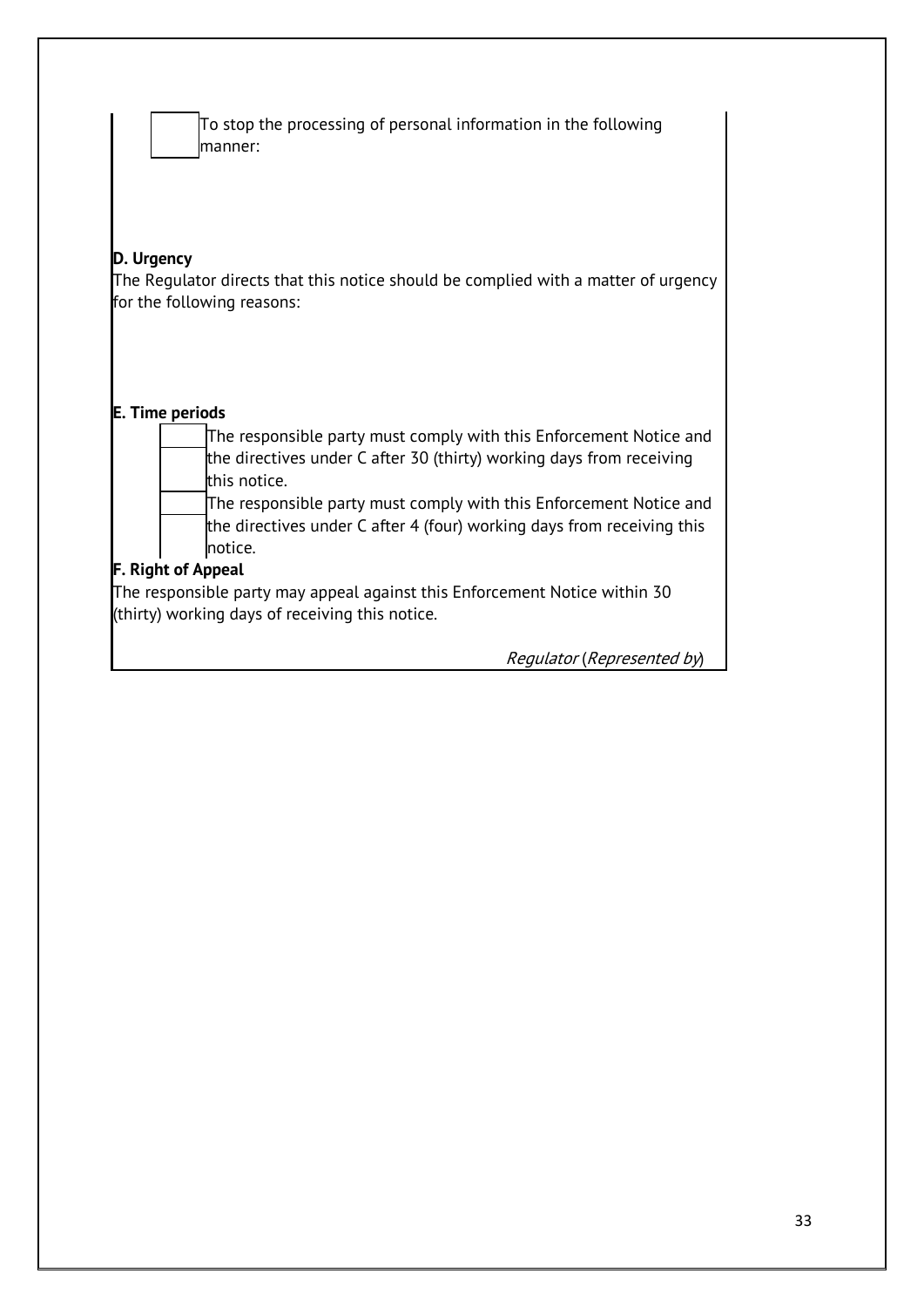# **CANCELLATION OR VARIATION OF ENFORCEMENT NOTICE SECTION 96 OF THE PROTECTION OF PERSONAL INFORMATION ACT 4 OF 2013)**

# **REGULATIONS RELATING TO THE PROTECTION OF PERSONAL INFORMATION, 2018** [Regulation 12 (2)  $(d)$ .]

| Reference number:                                                                          |                                     |  |  |  |
|--------------------------------------------------------------------------------------------|-------------------------------------|--|--|--|
| A                                                                                          | <b>DETAILS OF DATA SUBJECT</b>      |  |  |  |
| Name(s) and surname/ registered name of data<br>subject:                                   |                                     |  |  |  |
| Unique Identifier/ Identity Number                                                         |                                     |  |  |  |
| Residential, postal or business address:                                                   |                                     |  |  |  |
|                                                                                            |                                     |  |  |  |
|                                                                                            | Code (                              |  |  |  |
| Contact number(s):                                                                         |                                     |  |  |  |
| Fax number E-mail address:                                                                 |                                     |  |  |  |
| B                                                                                          | <b>DETAILS OF RESPONSIBLE PARTY</b> |  |  |  |
| Name(s) and surname/ Registered name of<br>responsible party:                              |                                     |  |  |  |
| Residential, postal or business address:                                                   |                                     |  |  |  |
|                                                                                            |                                     |  |  |  |
|                                                                                            |                                     |  |  |  |
|                                                                                            | Code (                              |  |  |  |
| Contact number(s):                                                                         |                                     |  |  |  |
| Fax number/ E-mail address:                                                                |                                     |  |  |  |
| Complaint received by                                                                      |                                     |  |  |  |
| (state name and surname) on                                                                |                                     |  |  |  |
| date                                                                                       |                                     |  |  |  |
|                                                                                            |                                     |  |  |  |
| The application by the responsible party to cancel the Enforcement Notice                  |                                     |  |  |  |
| (reference) issued on the                                                                  | day of<br>20<br>has been            |  |  |  |
| granted.                                                                                   |                                     |  |  |  |
| The application by the responsible party to vary the Enforcement Notice                    |                                     |  |  |  |
| (reference) issued on the<br>granted.                                                      | day of<br>20<br>has been            |  |  |  |
| This notice replaces the Enforcement Notice                                                | (reference) issued on the           |  |  |  |
| 20 <b>1.1</b> with the following attached notice<br>day of                                 |                                     |  |  |  |
|                                                                                            |                                     |  |  |  |
|                                                                                            |                                     |  |  |  |
| Reference Number issued                                                                    |                                     |  |  |  |
| <b>Right of Appeal</b>                                                                     |                                     |  |  |  |
| The complainant may appeal against the variation of the Enforcement Notice within 180 (one |                                     |  |  |  |
| hundred and eighty) days of receiving this notice.                                         |                                     |  |  |  |
|                                                                                            |                                     |  |  |  |
|                                                                                            | Regulator (Represented by)          |  |  |  |
|                                                                                            |                                     |  |  |  |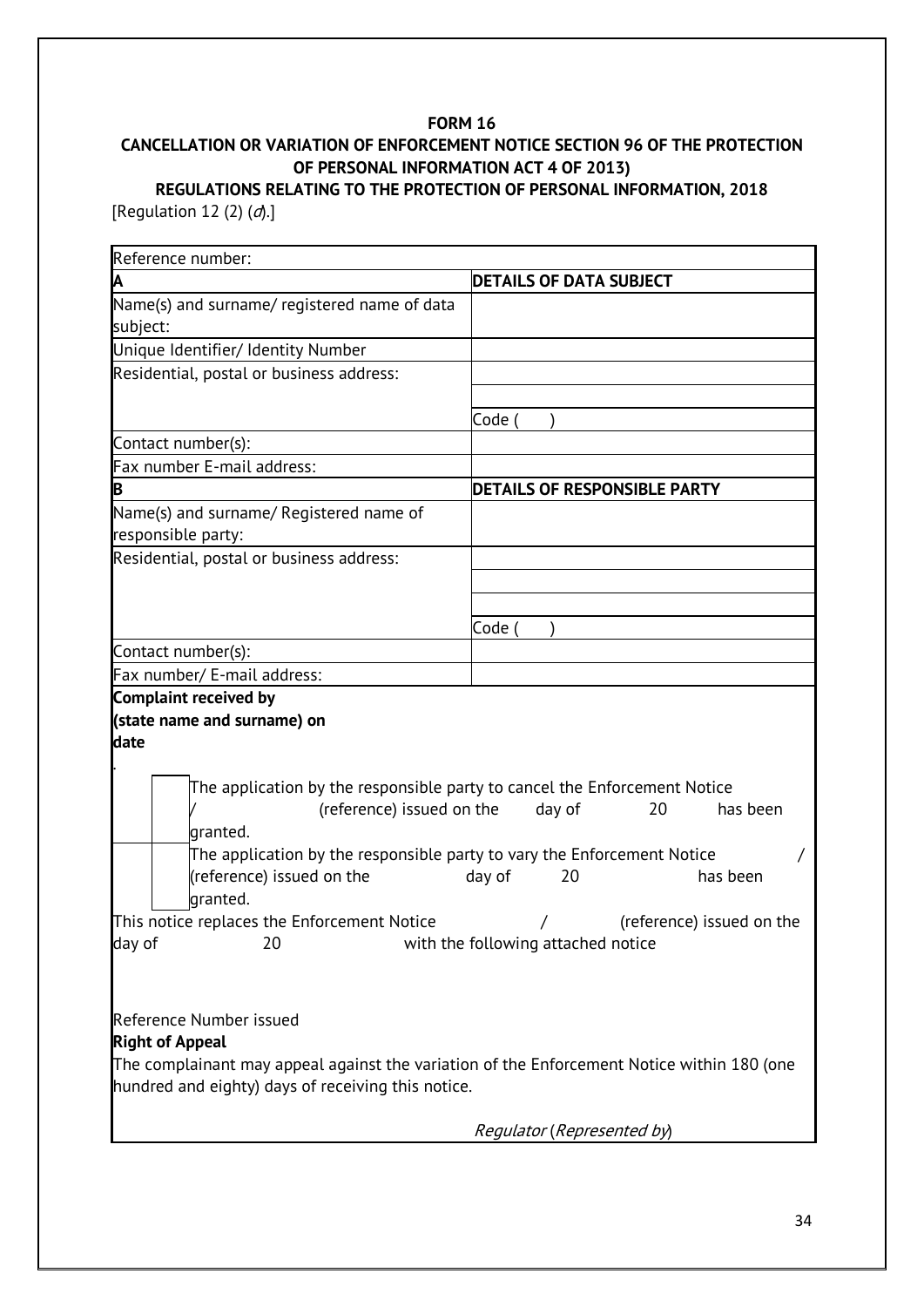

# **NOTICE OF APPEAL SECTION 97 OF THE PROTECTION OF PERSONAL INFORMATION ACT 4 OF 2013) REGULATIONS RELATING TO THE PROTECTION OF PERSONAL INFORMATION, 2018**

[Regulation 12 (2)  $(e)$ .]

| Reference Number:                                                    |                                                                   |  |  |  |
|----------------------------------------------------------------------|-------------------------------------------------------------------|--|--|--|
| A                                                                    | <b>DETAILS OF DATA SUBJECT</b>                                    |  |  |  |
| Name(s) and surname/ registered name                                 |                                                                   |  |  |  |
| of data subject:                                                     |                                                                   |  |  |  |
| Unique Identifier/ Identity Number                                   |                                                                   |  |  |  |
| Residential, postal or business address:                             |                                                                   |  |  |  |
|                                                                      | Code (                                                            |  |  |  |
| Contact number(s):                                                   |                                                                   |  |  |  |
| Fax number E-mail address:                                           |                                                                   |  |  |  |
| B                                                                    | <b>DETAILS OF RESPONSIBLE PARTY</b>                               |  |  |  |
| Name(s) and surname/ Registered                                      |                                                                   |  |  |  |
| name of responsible party:                                           |                                                                   |  |  |  |
| Residential, postal or business address:                             |                                                                   |  |  |  |
|                                                                      |                                                                   |  |  |  |
|                                                                      |                                                                   |  |  |  |
|                                                                      | Code (                                                            |  |  |  |
| Contact number(s):                                                   |                                                                   |  |  |  |
| Fax number/ E-mail address:                                          |                                                                   |  |  |  |
| Complaint received by                                                |                                                                   |  |  |  |
| (state name and surname) on                                          |                                                                   |  |  |  |
| date                                                                 |                                                                   |  |  |  |
|                                                                      |                                                                   |  |  |  |
| <b>Responsible party:</b>                                            |                                                                   |  |  |  |
|                                                                      | Kindly take note that an APPEAL HAS BEEN LODGED to the High Court |  |  |  |
| variation/ cancellation of an Enforcement Notice<br>against the      |                                                                   |  |  |  |
| (reference) issued on the<br>20<br>day of                            |                                                                   |  |  |  |
| Kindly take note that an APPEAL HAS BEEN LODGED to the High Court to |                                                                   |  |  |  |
| set aside of<br>an Enforcement Notice                                |                                                                   |  |  |  |
| (reference) issued on the                                            | day of<br>20                                                      |  |  |  |
|                                                                      | Regulator (Represented by)                                        |  |  |  |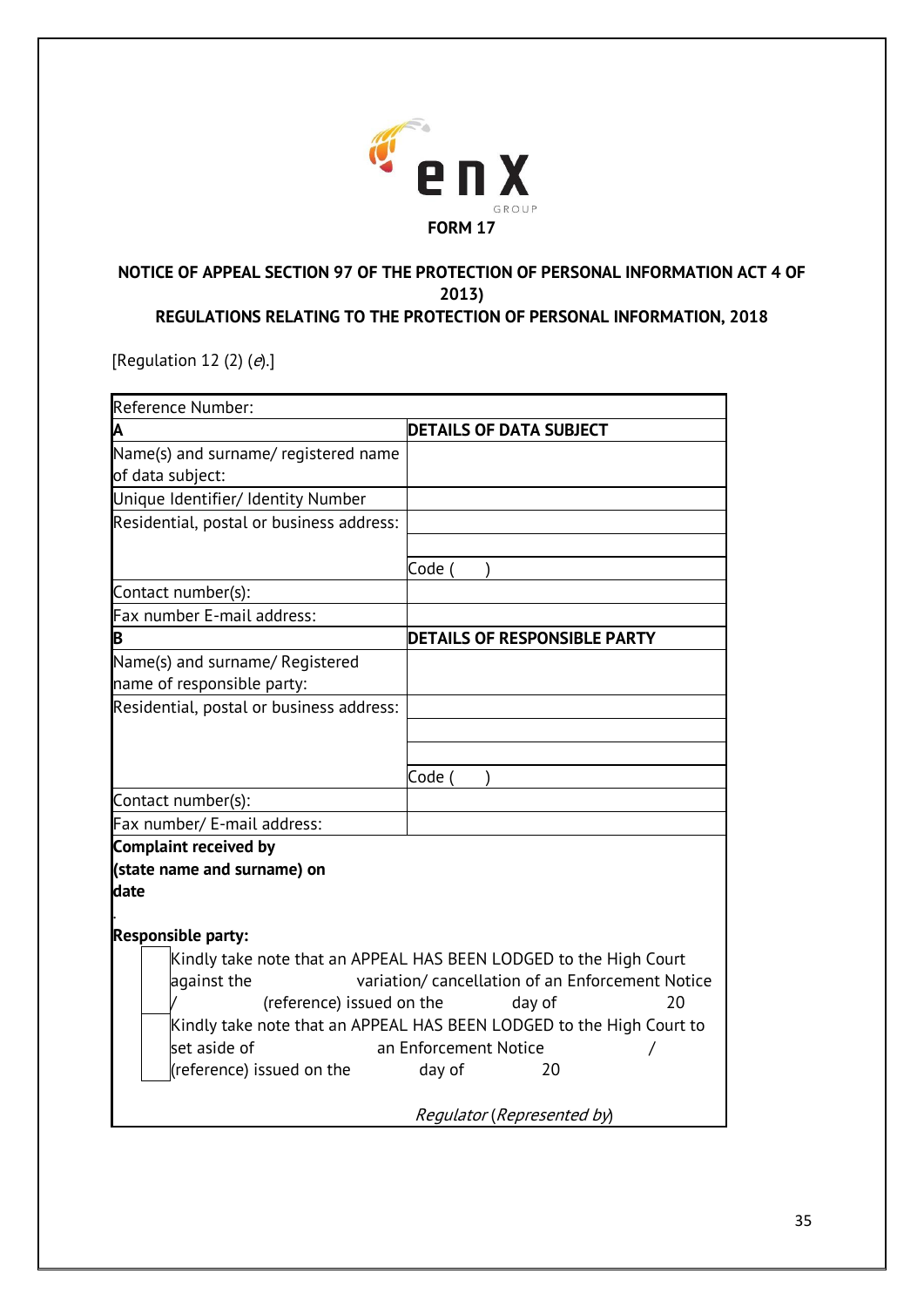# **FORM 18 SUBSTITUTION OR SETTING ASIDE OF ENFORCEMENT NOTICE SECTION 98 OF THE PROTECTION OF PERSONAL INFORMATION ACT 4 OF 2013) REGULATIONS RELATING TO THE PROTECTION OF PERSONAL INFORMATION, 2018**

[Regulation 12 (2) ( $f$ ).]

| Reference Number:                                                                                                                                               |                                                                                        |
|-----------------------------------------------------------------------------------------------------------------------------------------------------------------|----------------------------------------------------------------------------------------|
| A                                                                                                                                                               | <b>DETAILS OF DATA SUBJECT</b>                                                         |
| Name(s) and surname/ registered name of data subject:                                                                                                           |                                                                                        |
| Unique Identifier/ Identity Number                                                                                                                              |                                                                                        |
| Residential, postal or business address:                                                                                                                        |                                                                                        |
|                                                                                                                                                                 |                                                                                        |
|                                                                                                                                                                 | Code (                                                                                 |
| Contact number(s):                                                                                                                                              |                                                                                        |
| Fax number E-mail address:                                                                                                                                      |                                                                                        |
| B                                                                                                                                                               | <b>DETAILS OF RESPONSIBLE PARTY</b>                                                    |
| Name(s) and surname/ Registered name of responsible<br>party:                                                                                                   |                                                                                        |
| Residential, postal or business address:                                                                                                                        |                                                                                        |
|                                                                                                                                                                 |                                                                                        |
|                                                                                                                                                                 |                                                                                        |
|                                                                                                                                                                 | Code (                                                                                 |
| Contact number(s):                                                                                                                                              |                                                                                        |
| Fax number/ E-mail address:                                                                                                                                     |                                                                                        |
| <b>Complaint received by</b><br>(state name and surname) on                                                                                                     | date                                                                                   |
| The High Court of<br>the court has held that Enforcement Notice<br>$\overline{1}$<br>is to be varied in the following manner and reasons.<br>20                 | considered the appeal lodged in terms of notice<br>(reference) issued on the<br>day of |
| Complaint received by<br>20                                                                                                                                     | Regulator (Represented by)<br>(state name(s) and surname) on<br>day of                 |
| <b>Responsible party:</b><br>The High Court of<br>considered the appeal lodged in terms of notice<br>held that Enforcement Notice<br>20<br>is set aside for the | The court has<br>(reference) issued on the<br>day of<br>following reasons:             |
|                                                                                                                                                                 | Regulator (Represented by)                                                             |
|                                                                                                                                                                 |                                                                                        |